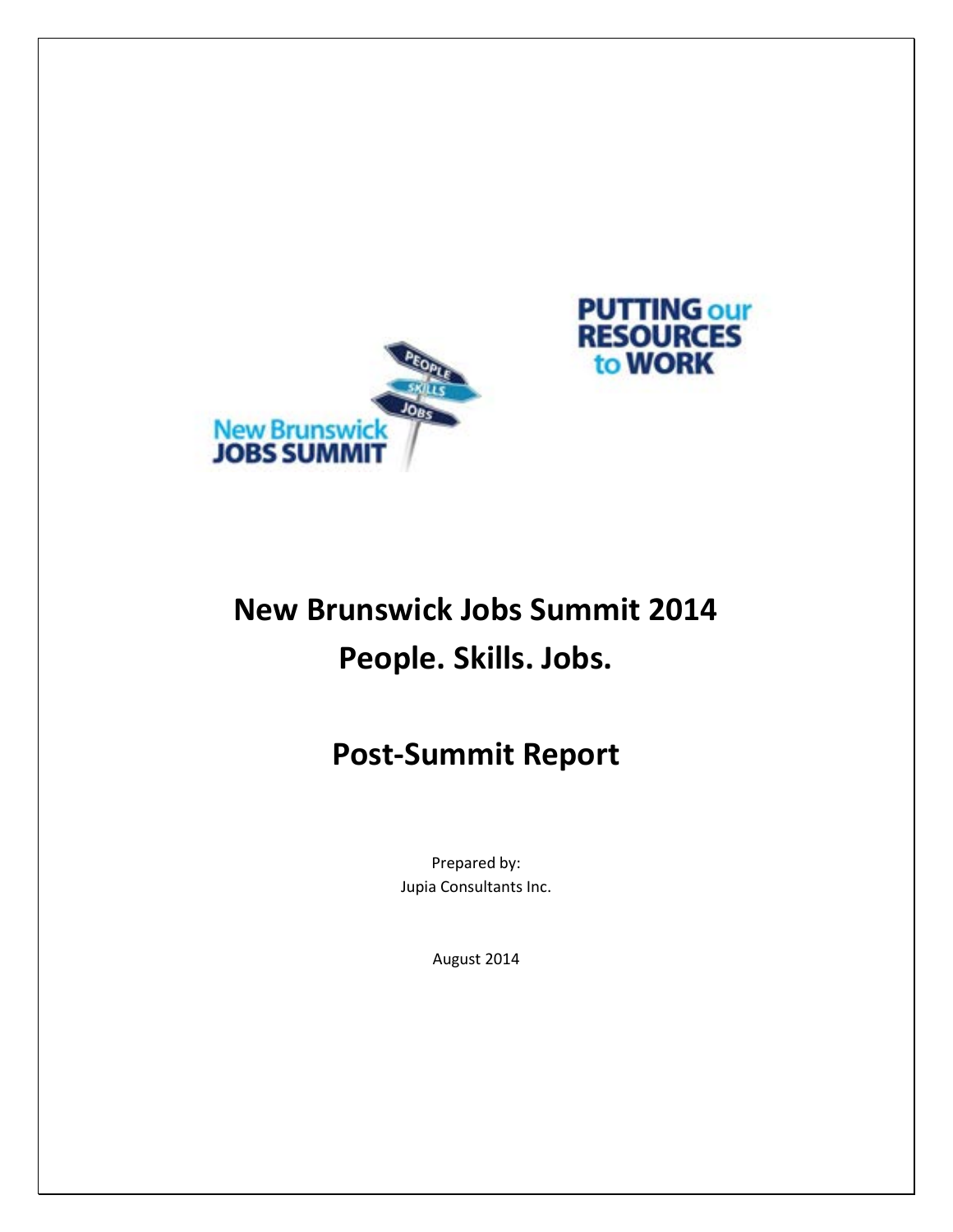

# **Table of Contents**

| Page |
|------|
|      |
|      |
|      |
|      |
|      |
|      |
|      |
|      |
|      |
|      |
|      |
|      |
|      |
|      |
|      |
|      |
|      |
|      |
|      |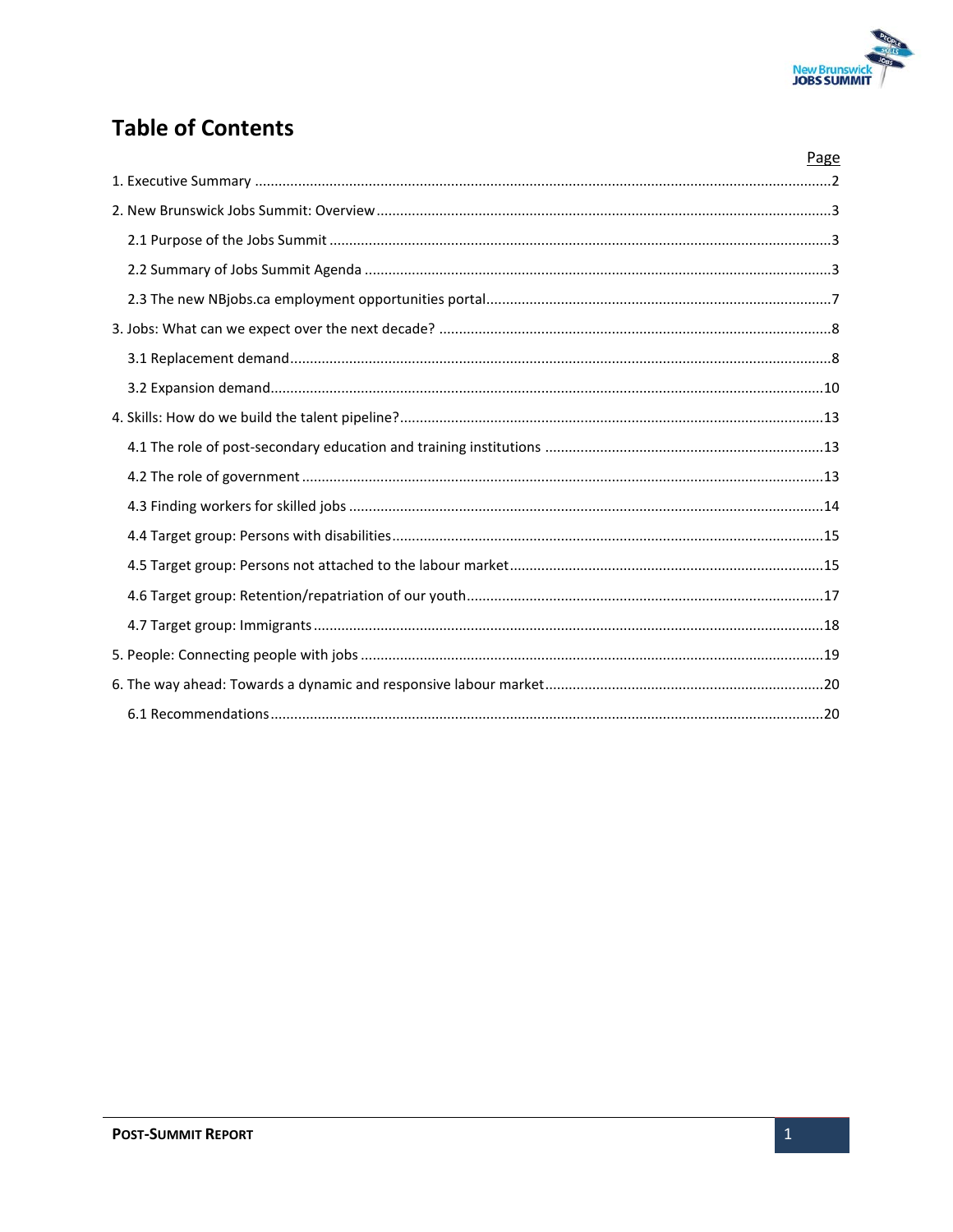

### <span id="page-2-0"></span>**1. Executive Summary**

The New Brunswick Jobs Summit held in May 2014 brought together a broad group of industry, government, education and community leaders to discuss the new jobs expected to emerge in New Brunswick in the coming years and how best to ensure that people can find the jobs and that they have the right skills to fill the jobs.

The Summit featured thoughtful presentations by experts on labour market trends, workforce diversity and employing persons with disabilities. It also featured two panel discussions: 1) People, Skills, Jobs: What's around the corner for New Brunswick? which looked at where the jobs will be coming from; and 2) People & Skills which looked at how to ensure that people who need jobs can get the skills they need.

The roundtable discussions brought all stakeholders into the conversation. They were asked to contemplate a number of key questions related to people, skills and jobs.

All of the information gathered from the Jobs Summit was summarized and used for the development of this report. Other key documents such as *New Brunswick's Labour Force and Skills Development Strategy* and *An Employment Action Plan for Persons with a Disability in New Brunswick* were reviewed.

#### **Recommendations:**

There are eight main recommendations coming out of the Jobs Summit. Section 6 provides more details on the recommendations including the rationale for selection, alignment with existing provincial government strategies and a summary approach.

- $\Rightarrow$  Recommendation #1: Develop a stronger, bottom-up approach to predicting short and longer term labour market needs.
- $\Rightarrow$  Recommendation #2: Be more deliberate about immigration as an important source of workers for New Brunswick industries.
- $\Rightarrow$  Recommendation #3: Set an aggressive target for reducing unemployment among persons with a disability and then develop programming to support hitting the target.
- $\Rightarrow$  Recommendation #4: Connecting people with jobs. Significantly expand efforts to promote available and upcoming jobs in New Brunswick.
- $\Rightarrow$  Recommendation #5: Do a better job of "bringing the work to the people".
- $\Rightarrow$  Recommendation #6: Target job and career opportunities to young New Brunswickers those here and those who have moved away.
- $\Rightarrow$  Recommendation #7: Expand access to online training and promote it heavily among the public and small business owners.
- $\Rightarrow$  Recommendation #8: Dramatically expand access to experiential learning in all forms.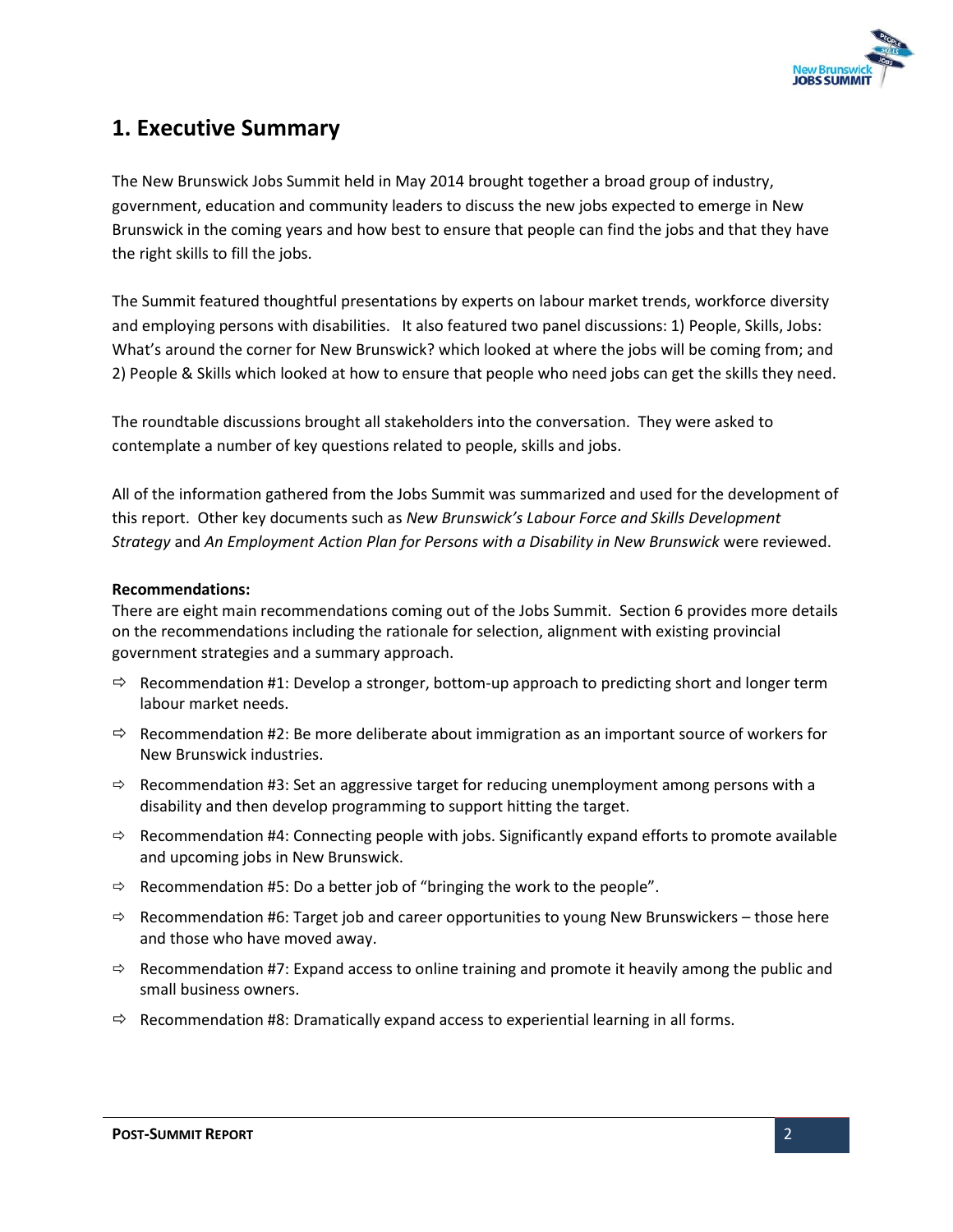

## <span id="page-3-0"></span>**2. New Brunswick Jobs Summit: Overview**

#### <span id="page-3-1"></span>**2.1 Purpose of the Jobs Summit**

On May 12-13,2014, over 300 stakeholders from across the province representing a wide range of sectors, including universities, public and private colleges, industry, business, youth, under-represented groups, First Nations and labour organizations met in Fredericton for the 2014 New Brunswick Jobs Summit.

The Jobs Summit was convened to provide insight into current and forecasted labour market trends and to glean insight from the experts as to how we can best address these trends. The Jobs Summit focused on three areas: people, skills and jobs - all of which are vital to growing the economy and creating prosperity.

There were three expected outcomes from the Jobs Summit:

- 1. Encourage engagement, create awareness and facilitate collaboration amongst our partners;
- 2. Discus how partners can capitalize on existing programs; and
- 3. Ensure a clear focus on future initiatives to meet current and future labour force needs.

The Jobs Summit is part of the Government of New Brunswick's commitment to engage a broad range of partners in the implementation of the Labour Force and Skills Development Strategy 2013-2016; the innovation agenda, the New Brunswick Energy Blueprint; and the six-sector strategy, Growing Together - Economic Development Action Plan 2012-2016.

Another key objective of the Jobs Summit was to focus on efforts to attach persons with disabilities in New Brunswick to the labour market. The recommendations coming out of the Jobs Summit are meant to complement the work of a joint government-community committee that is implementing 38 recommendations made in An Employment Action Plan for Persons with a Disability in New Brunswick 2012-2017.

#### <span id="page-3-2"></span>**2.2 Summary of Jobs Summit Agenda**

The Jobs Summit included several guest speakers, two panel discussions and a roundtable discussion component meant to glean insight from the participants. On Monday, May 12, Dr. Michael Haan, Canada Research Chair in Population and Social Policy at the University of New Brunswick, presented his research into how the retiring Baby Boomer generation will impact the labour market over the next decade. The findings from his presentation, *People, Skills, Jobs: What's around the corner for New Brunswick?*, are summarized below.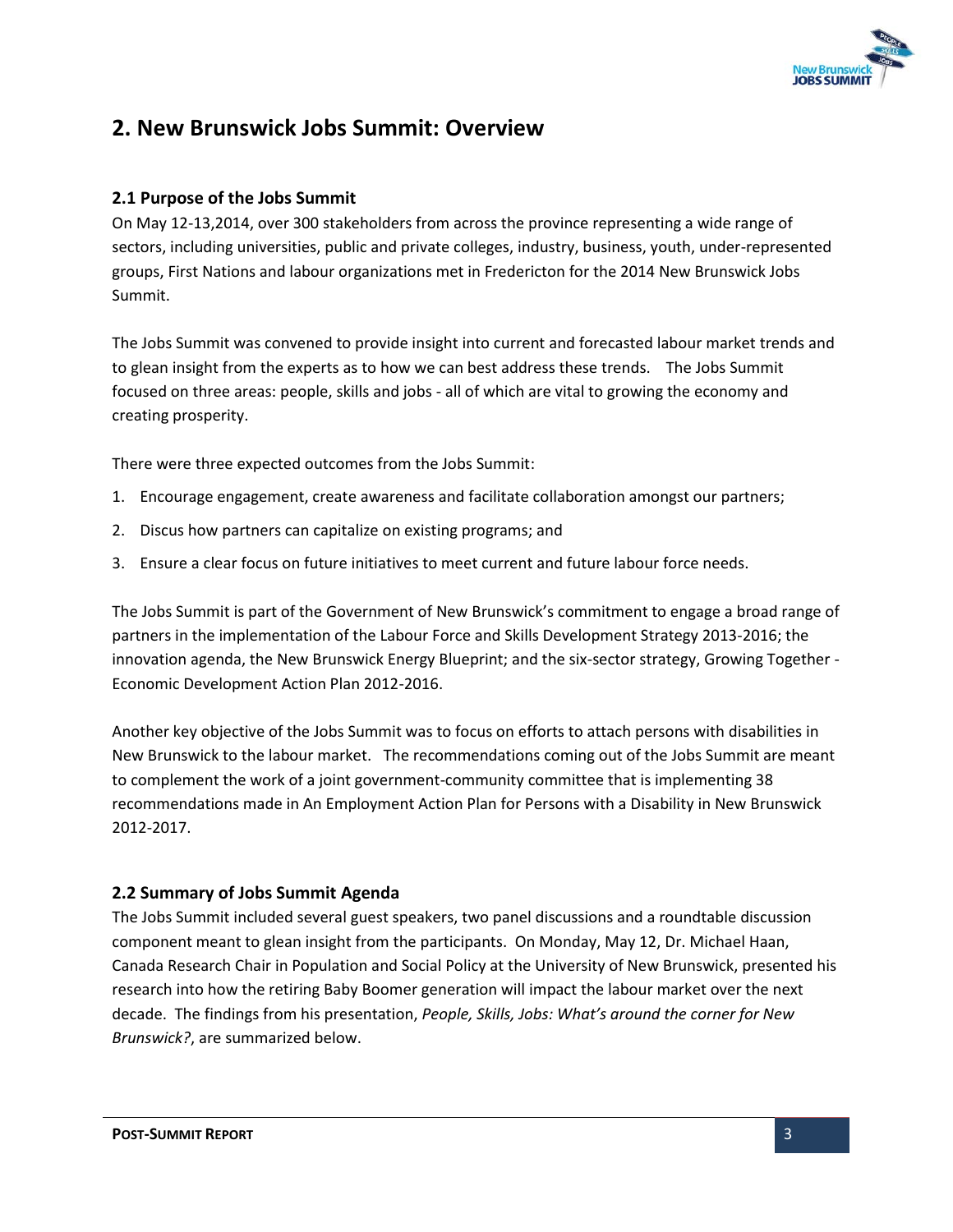

Also on Monday, economic development consultant and Telegraph-Journal columnist, David Campbell, moderated a panel discussion that looked at where the next generation of jobs would be coming from in New Brunswick. They also weighed in on the types of jobs, how to better communicate the availability of jobs and the importance of creating high quality jobs. The panelists were:

- Anne Hébert, Conseil économique du N.-B.
- Jeff Green, J.D. Irving Ltd
- Mark Haines-Lacey, Invest NB
- Bob Collins, Buildforce Canada
- Andrew Dawson, Atlantic Regional Council of Carpenters, Millwrights and Allied Workers
- Christina Taylor, NB Teen Apprenticeship Program

Insight from this panel is integrated into this report's *Section 3. Jobs: What can we expect over the next decade?*

Mark Wafer rounded out the formal program on Monday with an inspiring talk on the value of hiring persons with a disability. Mark is the owner of seven Tim Hortons locations in Toronto and has employed over 100 people with disabilities in meaningful and competitively paid positions. Today, 43 of the firm's 250 employees have a disability and they work in all departments including management. He made a compelling case that persons with a disability can be highly valuable members of the team.

In the evening, New Brunswick comedian Marshall Button reprised his role as Lucien and provided his take on the labour market and the importance of jobs and economic growth.

On Tuesday, May 13, Charles Coffey made a compelling case for workforce diversity in New Brunswick. Coffey started his 44-year career with RBC Financial Group in native Woodstock, New Brunswick and rose through the ranks to become executive vice president, government affairs and business development for RBC. After retiring, he became an advocate for workplace diversity as well as early child development, young people, Aboriginal peoples, women entrepreneurs and women in public office. In his presentation, *People Power is the Competitive Advantage: Building a Diverse Workforce in the 21st Century*, Coffey stressed that having diverse and inclusive workforce leads to a better bottom line while benefitting communities and society as a whole.

After Charles Coffey's presentation, the second panel discussion was convened. This panel focused on the "People & Skills" theme and considered a variety of themes. What is the value of an inclusive workforce? How do we foster equality of opportunity and how do we build the skills needed for the jobs of today and tomorrow? The panel was moderated by Anne Hébert, Chief Executive Officer of the Conseil économique du N.-B. The panelists were: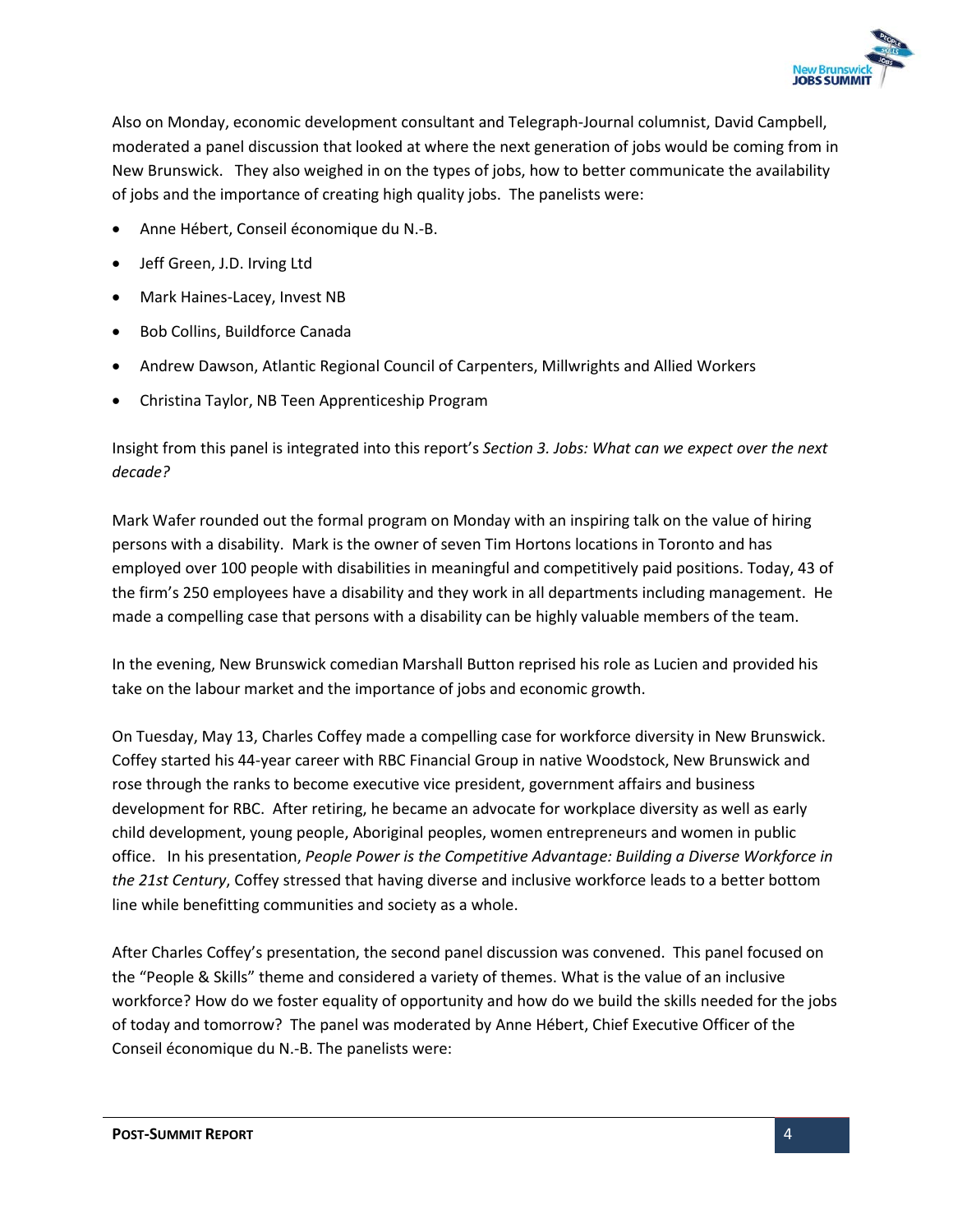

- Jean Claude Basque, New Brunswick Common Front for Social Justice
- Krista Carr, New Brunswick Disability Executives' Network
- Alec Boudreau, Fédération des jeunes francophones du N.-B.
- Gerald Richard, Education and Early Childhood Development
- Carole Daley, New Brunswick Community College
- Kelly Lendsay, Aboriginal Human Resources Council

Insight from this panel is integrated into this report's *Section 4. Skills: How do we build the talent pipeline?*

After lunch on Tuesday, Jobs Summit participants were asked to provide their insight into key topics through roundtable discussions. The purpose of the roundtable discussions was to gather insight from the many informed stakeholders in the room into into how we can best meet emerging labour market needs – from their individual and organizational perspectives.

There were nine questions grouped into the three themes: people, skills and jobs.

#### **People-Themed Questions:**

#### **Issue: Ensuring workers for the emerging skilled jobs**

Building our economy requires a workforce which is aligned with future potential investments and opportunities. How do we ensure we have enough educated and skilled workers to step into employment opportunities that are available now and those projected in the future?

#### **Issue: Engagement and attachment to the New Brunswick labour market**

The sectors of the New Brunswick economy that are the 'oldest' (i.e. they have the highest percentage of workers over the age of 55) are agriculture, fishing, forestry, real estate, transportation and warehousing, other services and construction. What can we do to ensure that young people understand the career options for them here in the province and consider these options? How do we get young New Brunswickers interested in careers in these sectors? Will there be a role for immigration? Should we encourage people in those sectors to work longer?

#### **Issue: Integrating underrepresented groups into the labour market**

What can we do to ensure that persons in underrepresented groups (i.e. First Nations, persons with disabilities, etc.) have greater access to workforce opportunities?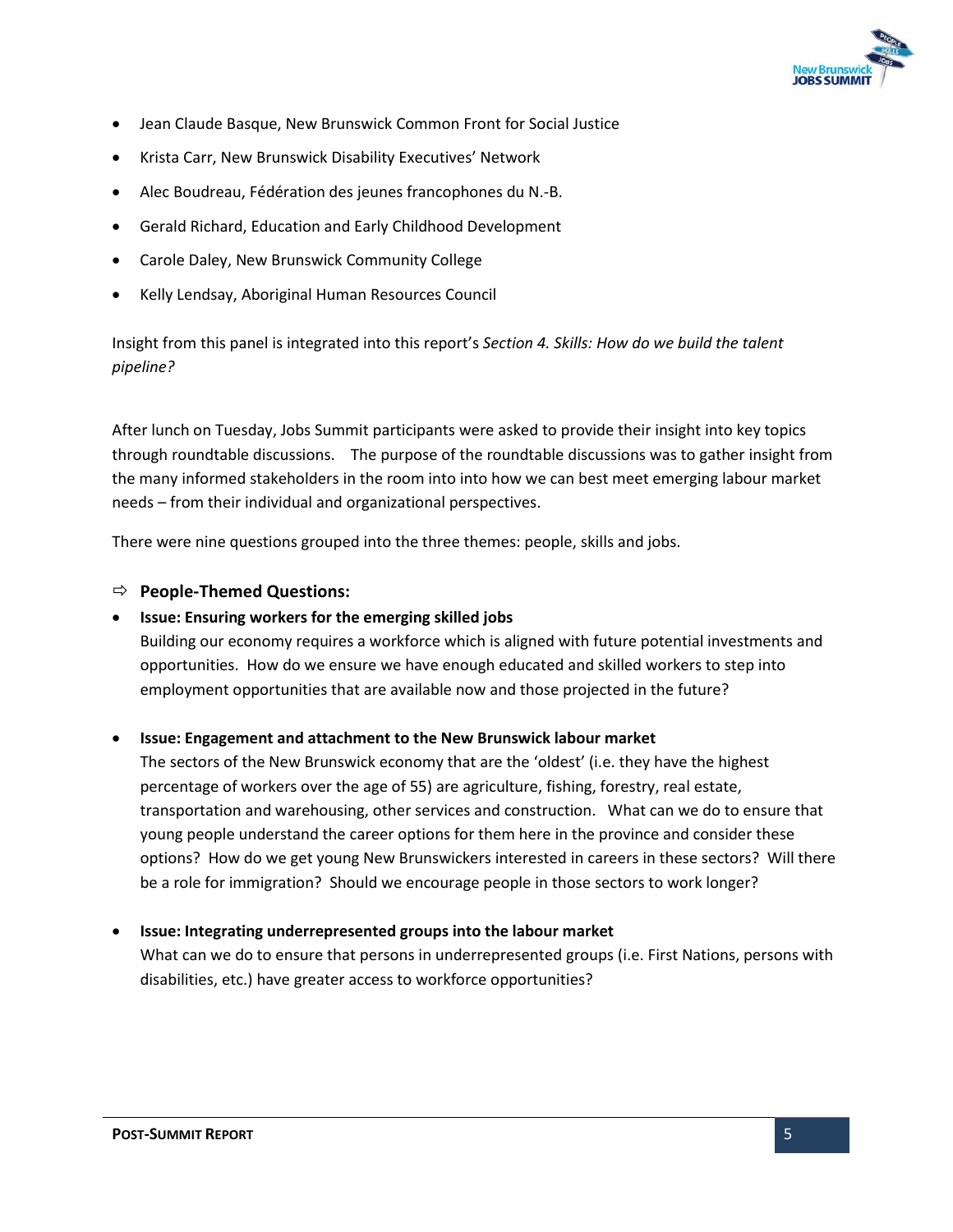

#### **Skills-Themed Questions:**

**Issue: Cooperative education and on-the-job training** 

How do we encourage more cooperative education, mentorship and internship programs, and structured on-the-job training to serve as a bridge to the labour market?

#### **Issue: Training in small to medium sized enterprises**

New Brunswick's small and medium-sized enterprises (SMEs) invest less in training compared to their counterparts in most other provinces. How can we enable small and medium-sized businesses to invest more in training?

#### **Issue: Government support of skills development**

Government invests a significant amount in post high school education and training in New Brunswick. There are also a number of specific-government funded training programs. We need to ensure investments in education and skills are meeting our current and future needs. Are there any that you feel are particularly successful? Any that could use improvements?

#### **Jobs-Themed Questions:**

#### **Issue: Jobs for those with limited formal education and training**

The employment rate among those without post-secondary education is relatively low and even lower among those without high school. What can we do to foster employment opportunities for the tens of thousands of New Brunswickers without formal education and training?

**Issue: Addressing regional unemployment and reliance on the seasonal workforce** 

The unemployment rate in New Brunswick ranges from a low of 7.2% to a high of 17.3% depending on where you live in the province. How do we addressing regional unemployment disparities? Is there anything that can be done to address our dependency on seasonal work?

#### **Issue: Promoting current job opportunities and future workforce needs**

How do we ensure there is good communication of job opportunities (to match workers to current needs) and communication of future workforce needs (to ensure alignment of people, skills and jobs)?

Each table was asked to answer three of the nine questions. Note takers were assigned to each of the 30+ tables and the insight was used to help develop the recommendations below.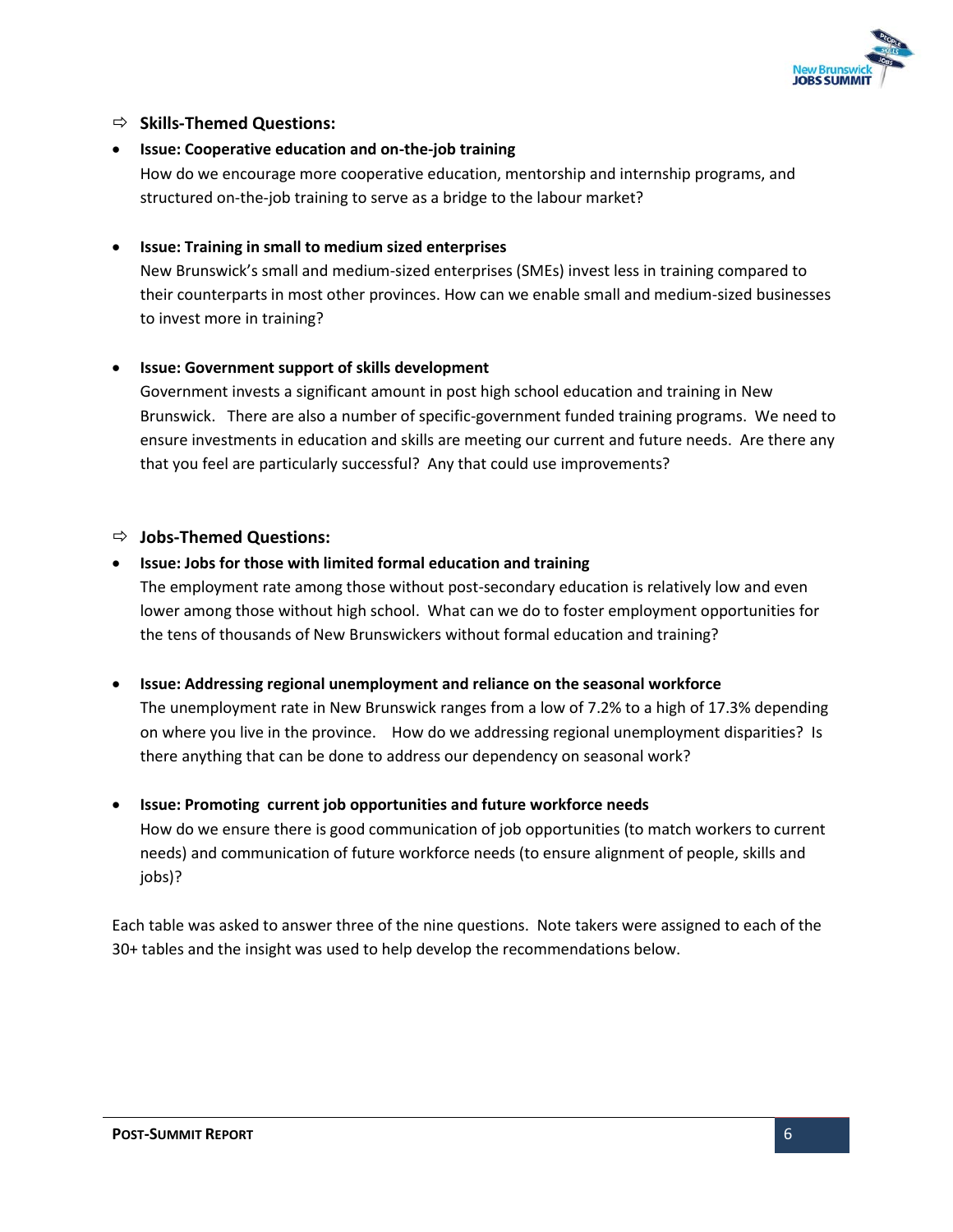

#### <span id="page-7-0"></span>**2.3 The new NBjobs.ca employment opportunities portal**

The new provincial employment opportunities website was unveiled at the Jobs Summit. Unlike the previous employment opportunities website and many others, this new portal aggregates New Brunswick-based job opportunities from hundreds of different sources including the regional and national jobs websites (Workopolis, Monster, Career Beacon, etc.) and smaller, niche employment opportunities websites as well as specific firm recruitment websites.

The nbjobs.ca website currently has information on more than 1,600 jobs available in New Brunswick (as of May 29, 2014). The developers of the site are enhancing the functionality and building in more tools to help job seekers.

The analytics coming from the jobs on the website and its usage will also feed valuable labour market information to help calibrate training and other workforce development efforts in the years ahead (see Section 6 below).

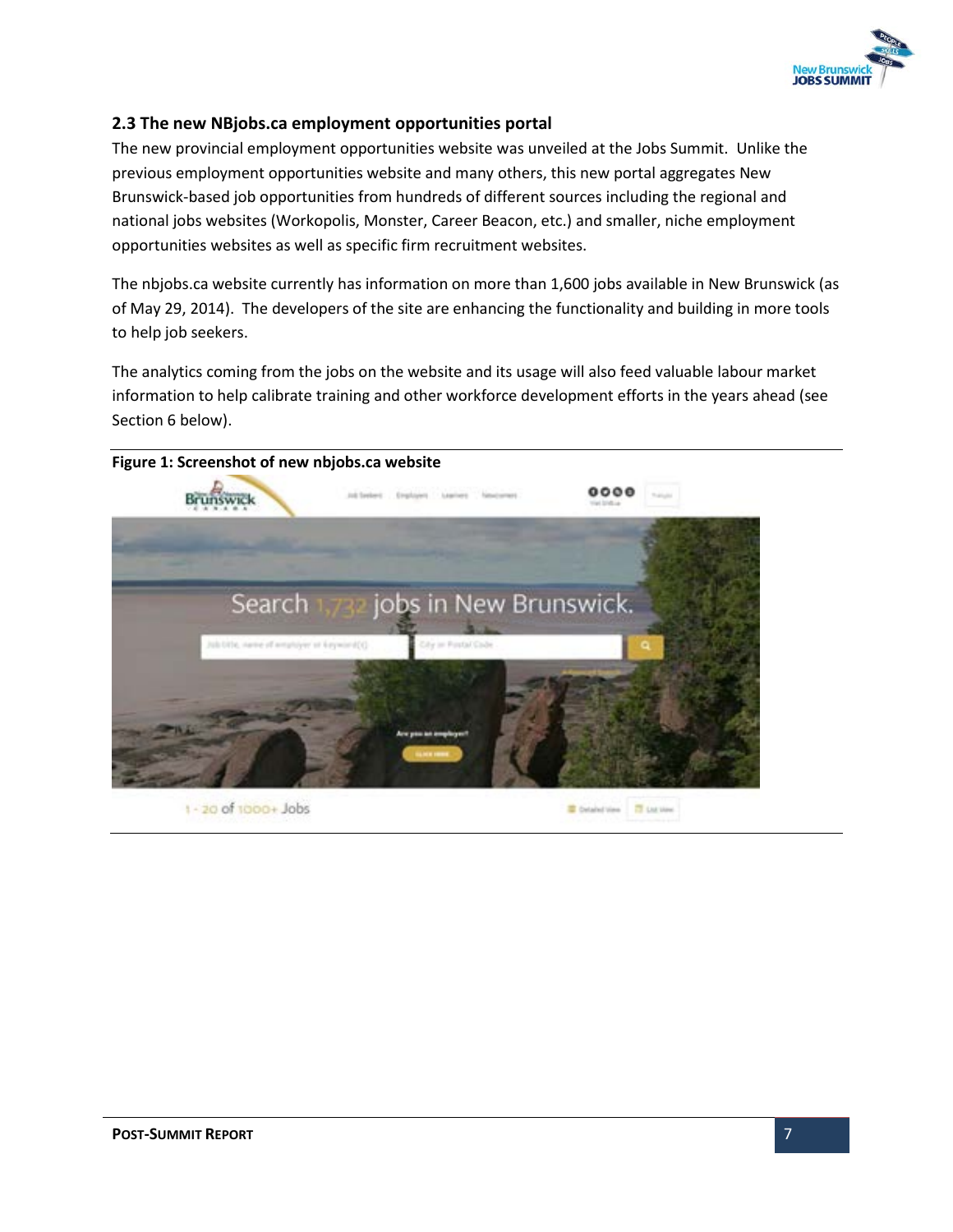

# <span id="page-8-0"></span>**3. Jobs: What can we expect over the next decade?**

The Jobs Summit looked at the two main sources of new jobs over the next decade: jobs coming from replacement demand (i.e. to replace those leaving the labour market) and expansion demand (new economic activity expected to create the demand for incremental workers).

#### <span id="page-8-1"></span>**3.1 Replacement demand**

In the Jobs panel, most of the speakers talked about their concerns related to the aging workforce and the ability to find replacement workers. Anne Hébert, from the Conseil économique du N.-B. discussed this from the perspective of small and medium-sized firms in the province. Jeff Green, from J.D. Irving Ltd., discussed the challenges from the perspective of the province's largest private sector employer. Buildforce Canada's Bob Collins warned about the implications of the aging workforce in the construction sector and Andrew Dawson, from the Atlantic Regional Council of Carpenters, Millwrights and Allied Workers, touched on the impact of the aging construction trades workforce.

In his presentation, *People, Skills, Jobs: What's around the corner for New Brunswick?*, Dr. Michael Haan modelled the potential replacement demand in New Brunswick coming from the retirement of the baby boomer generation over the next decade. He made four key assumptions while building his forecast:

- 1) Every labour market exit requires an entrant this is not always true as organizations sometimes replace retiring workers in other ways (such as by deploying new technology) or they modify their business model to adjust to the lost employee.
- 2) Baby boomers will more or less retire 'on time' around the age of 65. In reality, this is not the case. Some people retire earlier than 65 and others retire later. In addition, many people re-enter the workforce after retiring (sometimes more than once).
- 3) Outward migration will remain at current levels.
- 4) Immigration levels will remain about the same.

Using these assumptions and data from Statistics Canada, Dr. Haan and his colleagues estimated the shortage of workers that will emerge in New Brunswick over the next decade. Key findings from the model included:

- **Retirements** will be the most acute in the business and finance, management, sales and service and trades and transport occupations. Sales and services occupations alone are expected to generate nearly 9,500 retirements between 2011 and 2021.
- **Outward migration** is expected to be highest among business and finance, sales and service trades and transport, social sciences, natural and applied sciences and management occupations.
- The **education system** will provide a **considerable number of new workers** (more from college/university than straight from high school) but not enough to offset the labour market exits.
- **Immigration** will provide a limited number of new workforce participants. Approximately two-thirds of new immigrants that settle in New Brunswick stay here.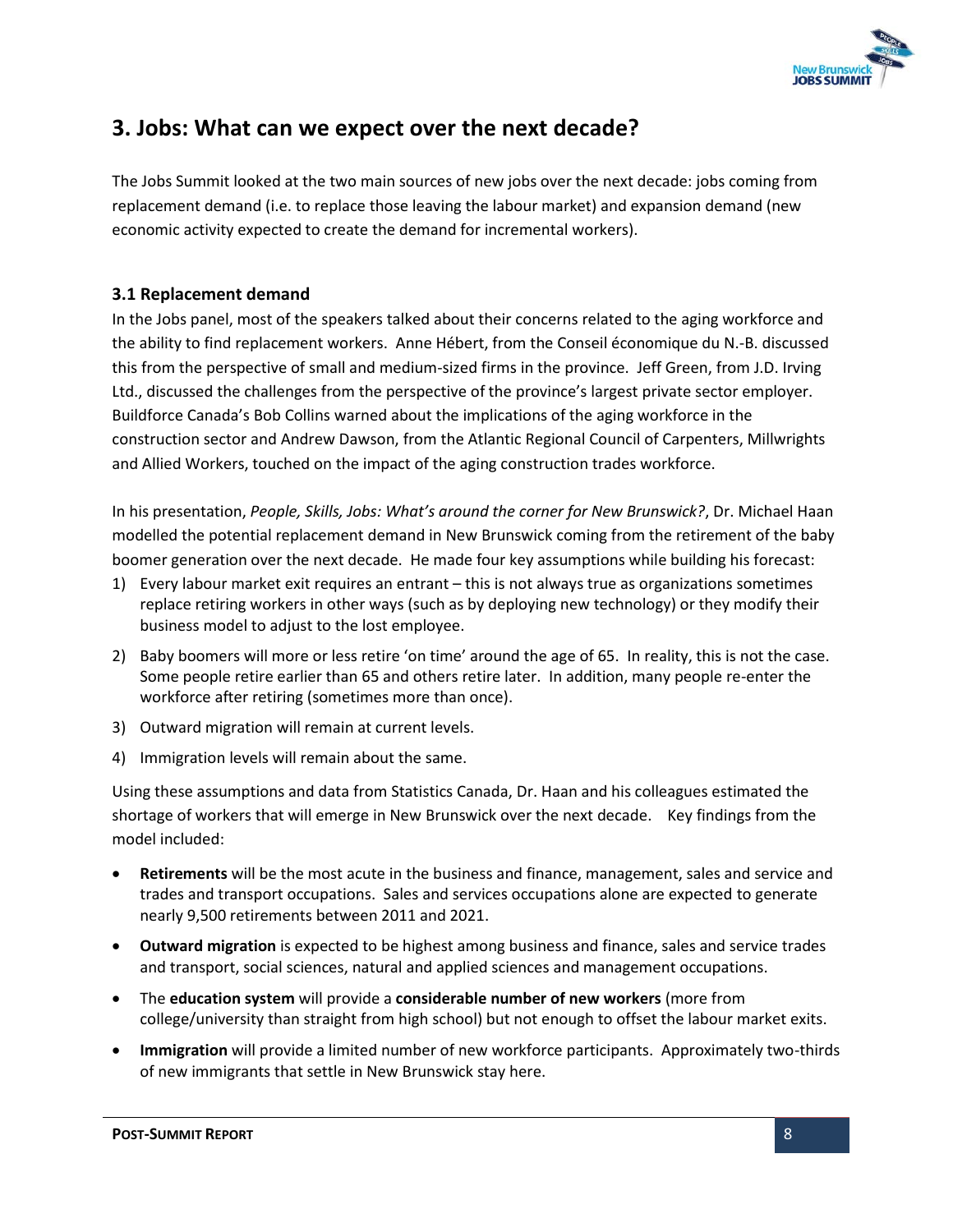

The model predicts there will be a labour demand of 103,545 workers between 2011 and 2021 and a labour market supply of 64,330 leaving a shortage of around 40,000 jobs before accounting for any growth in overall employment. Table 1 summarizes the findings:

#### **Table 1: Projected labour market shortfall\***

*Between 2011-2021, Dr. Haan and his colleagues project:*

| <b>Labour Market Supply</b>                 |                  |
|---------------------------------------------|------------------|
| School leavers:                             | 52,560           |
| International workers:                      | 11,770           |
| <b>Total supply</b>                         | 64,330           |
| <b>Labour Market Demand</b>                 |                  |
| Retirements:                                | 79,545           |
| Migration imbalance:                        | 24,000           |
| <b>Total demand</b>                         | 103,545          |
| <b>Shortfall</b>                            | $^{\sim}$ 40,000 |
| *Based on the assumptions summarized above. |                  |

The researchers also estimate where the replacement jobs will be required and they are heavily concentrated in management, business and finance, sales and services as well as trades and transportation occupations (Figure 2).

Dr. Haan and his colleagues also looked at the projects by region within New Brunswick and concluded there will be labour market shortages in every economic region in New Brunswick (though more in some than in others). The Fredericton-Oromocto region will have the smallest imbalance.

Dr. Haan concluded his remarks by saying we need to increase the number of University/College enrolments in the province within the occupations that are needed; retain the workers that are being lost through out-migration; and attract more individuals through in-migration and international immigration.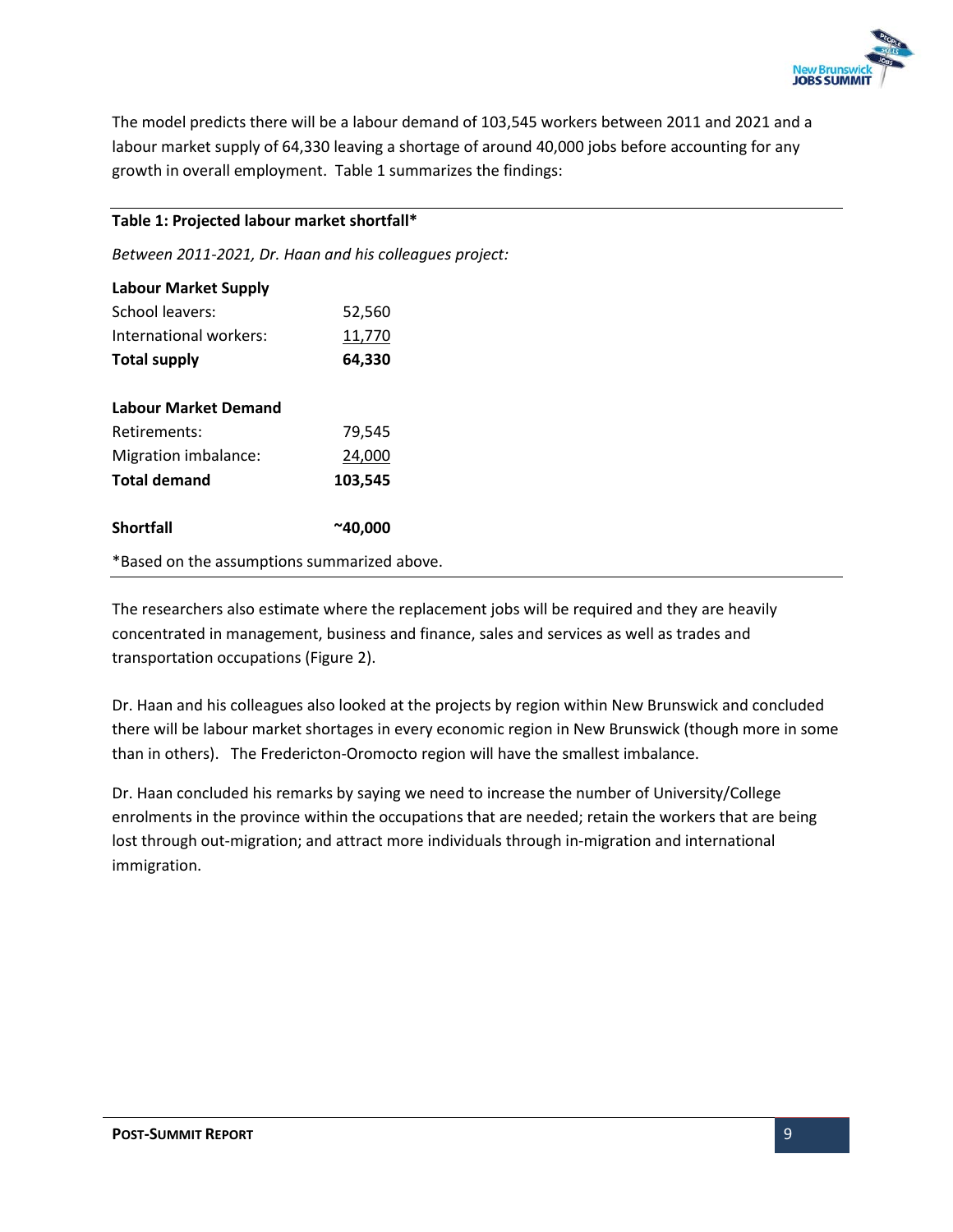

**Figure 2: Where Will Replacement Jobs Be?** 



Source: File created by M.Haan & J.Travis, 1996, 2001, 2006 Census of Population, Statistics Canada, 2014. Note: Counts include those individuals who are projected to participate in the labour force.

#### <span id="page-10-0"></span>**3.2 Expansion demand**

In the panel discussions and roundtable conversations, the sources of expansion demand were discussed. Although there is less hard data on the employment potential from expansion demand there are some opportunities that are likely to drive new jobs in New Brunswick over the next five to 10 years.

#### **1. Large scale construction projects**

In the Jobs panel, Bob Collins from Buildforce Canada and Andrew Dawson from the Atlantic Regional Council of Carpenters, Millwrights and Allied Workers discussed in general terms the potential employment impact from large scale construction projects in the near future.

There are three big energy-related infrastructure projects that could provide a major boost to the New Brunswick economy over the next few years. If it goes ahead, the *Energy East Pipeline* is expected to generate substantial jobs in the province spread over a six-year period. According to an economic impact assessment completed by Deloitte Canada, the project will create 11,000 person years' worth of jobs or an average of 1,800 per year. A large share of the employment will be in trades and construction-related occupations but there will be jobs created in a broad range of industries from engineering to retail trade.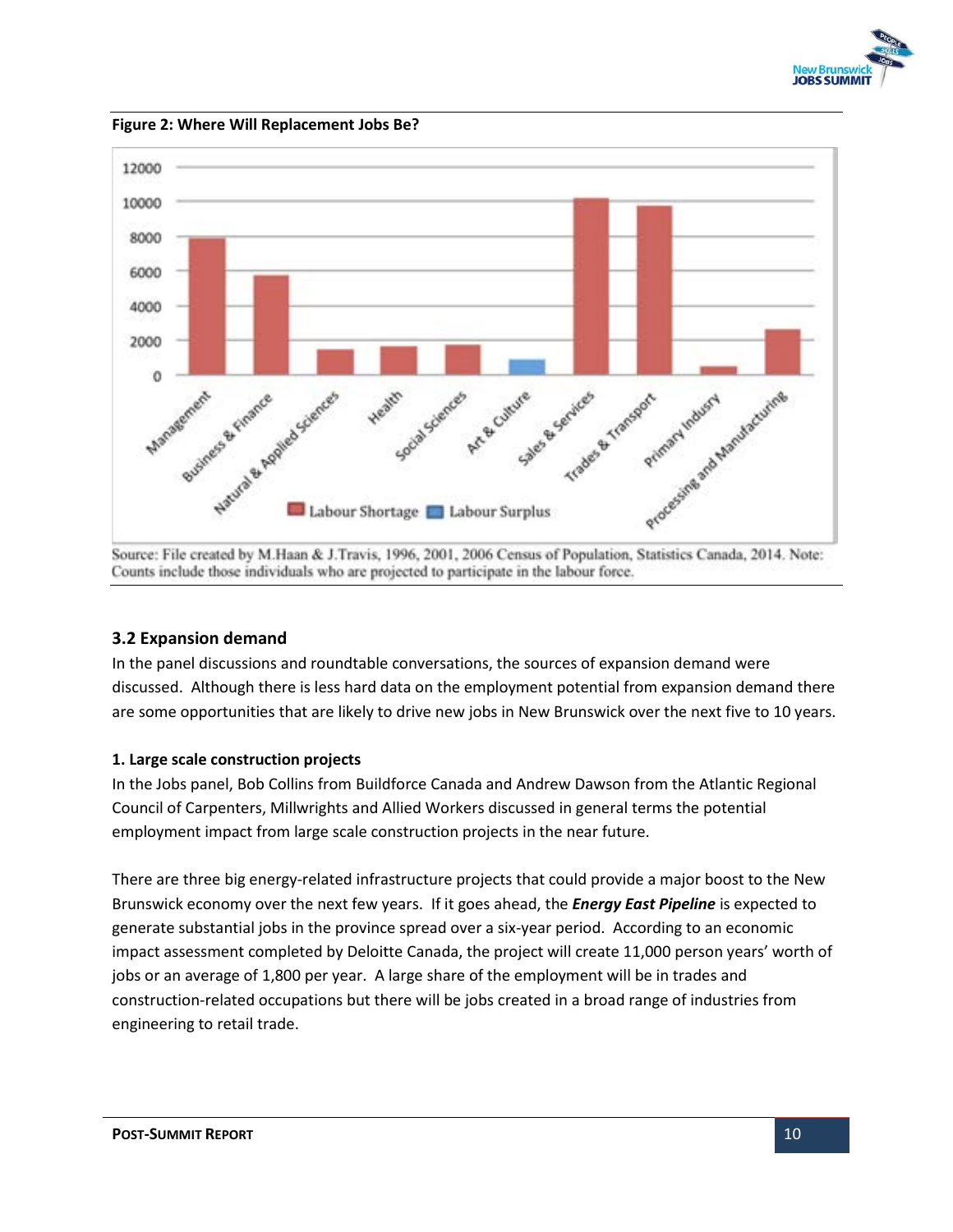

The proposed *Canaport Energy East Marine Terminal* is another large scale project in Saint John linked to the Energy East Pipeline. It will be used to export oil to international markets. The project will provide in the area of 1,200 person years' worth of work over several years during the planning and construction phase.

Another potential large energy-related construction project would involve the *repurposing of the liquefied natural gas (LNG) terminal* in Saint John to become an export terminal. If it goes ahead, it could end up being the largest single, private sector investment in the province's history. Based on other LNG projects in North America the investment could lead to some 10,000 or more person years' worth of work over a multi-year time frame.

#### **2. Forestry**

The new Crown land strategy, *Putting our Resources to Work, a Strategy for Crown Lands Forest Management*, is expected to generate business investment of \$600 million as well as create 1,200 construction jobs and an additional 500 annual new jobs in the mills and their supply chains. In the Jobs panel, Jeff Green from J.D. Irving Ltd. discussed the new jobs required in this firm from both replacement and expansion demand in the firm.

#### **3. Non-renewable resources development**

While its development potential remains unknown, the *shale gas industry* in New Brunswick could provide a substantial new source of industrial output, gross domestic product, employment, as well as taxes and royalties for government. Based on the experience elsewhere in North America, a moderate level of natural gas exploration and production in New Brunswick could support several thousand jobs per year in trades, engineering, consulting and a wide variety of support services.

There are several mining projects at various stages of development. The largest and most promising is the *Sisson Brook tungsten and molybdenum mine project* located northwest of Fredericton. It will generate an initial investment of \$579 million and is expected to provide 300 good paying direct jobs per year thereafter.

#### **4. Provincial government targeted growth industries**

In the Jobs panel, Mark Haines-Lacey from Invest NB discussed where the Crown corporation is hunting for new jobs. Invest NB and the New Brunswick Department of Economic Development are targeting six export-oriented sectors for employment growth:

- 1. Aerospace and Defence
- 2. Biosciences
- 3. Information and Communications Technology
- 4. Industrial Fabrication
- 5. Value-Added Food
- 6. Value-Added Wood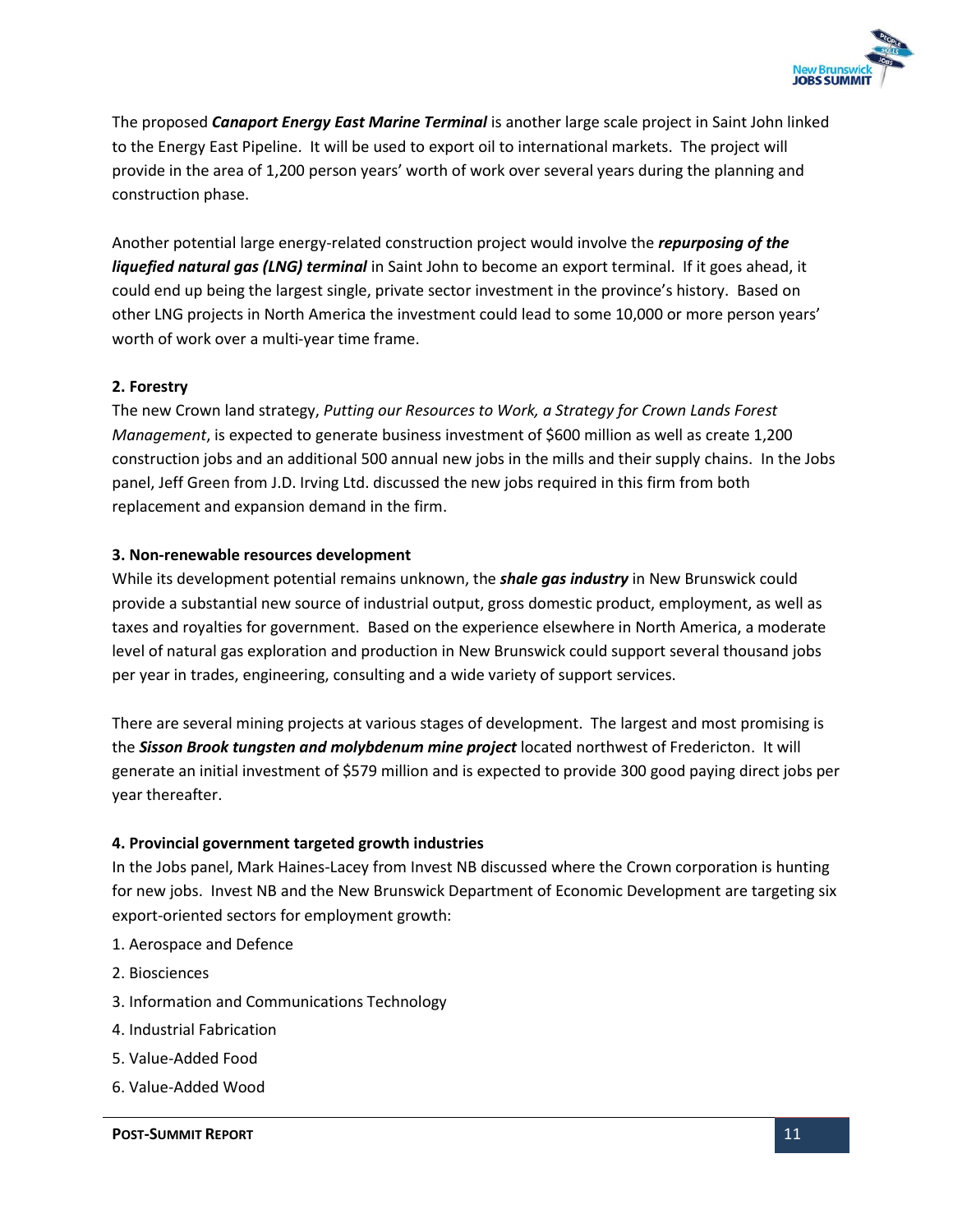

While there are no hard employment growth targets for these industries, it can be forecasted that if the province's economic development efforts are successful, thousands of new jobs will be generated in these sectors over the next decade.

#### **5. Health care and other public services**

There are approximately 103,000 direct jobs supported in the main publicly-funded industries in New Brunswick: educational services [NAICS 61], health care and social assistance [NAICS 62], and public administration [NAICS 91]. This equates to approximately 136 workers for every thousand people living in the province. While there has not been much net employment growth in these sectors in recent years (there has been replacement demand), they could be a source of expansion demand in the coming years if the population starts to grow again. There is considerable discussion about the expansion of immigration to rebalance the long term demographic situation facing the province. Any increase in population leads to expansion demand in the public sector. For every 1,000 new population, on average 136 workers will be needed. This also applies to other non-public services and industries such as retail trade, food services, personal services, residential construction, etc.

In conclusion, it is difficult to predict the number of new jobs required from expansion demand over the next decade because there is uncertainty over the likelihood and timeliness of large scale investment projects, the growth potential of strategic sectors and the secondary growth in public services and other sectors driven by new population growth. However, if the large scale products come to fruition; if the province witnesses employment growth in its targeted sectors; and if the population starts to grow again, expansion demand on the labour market could be as large as the demand for replacement workers developed in Section 3.1 above.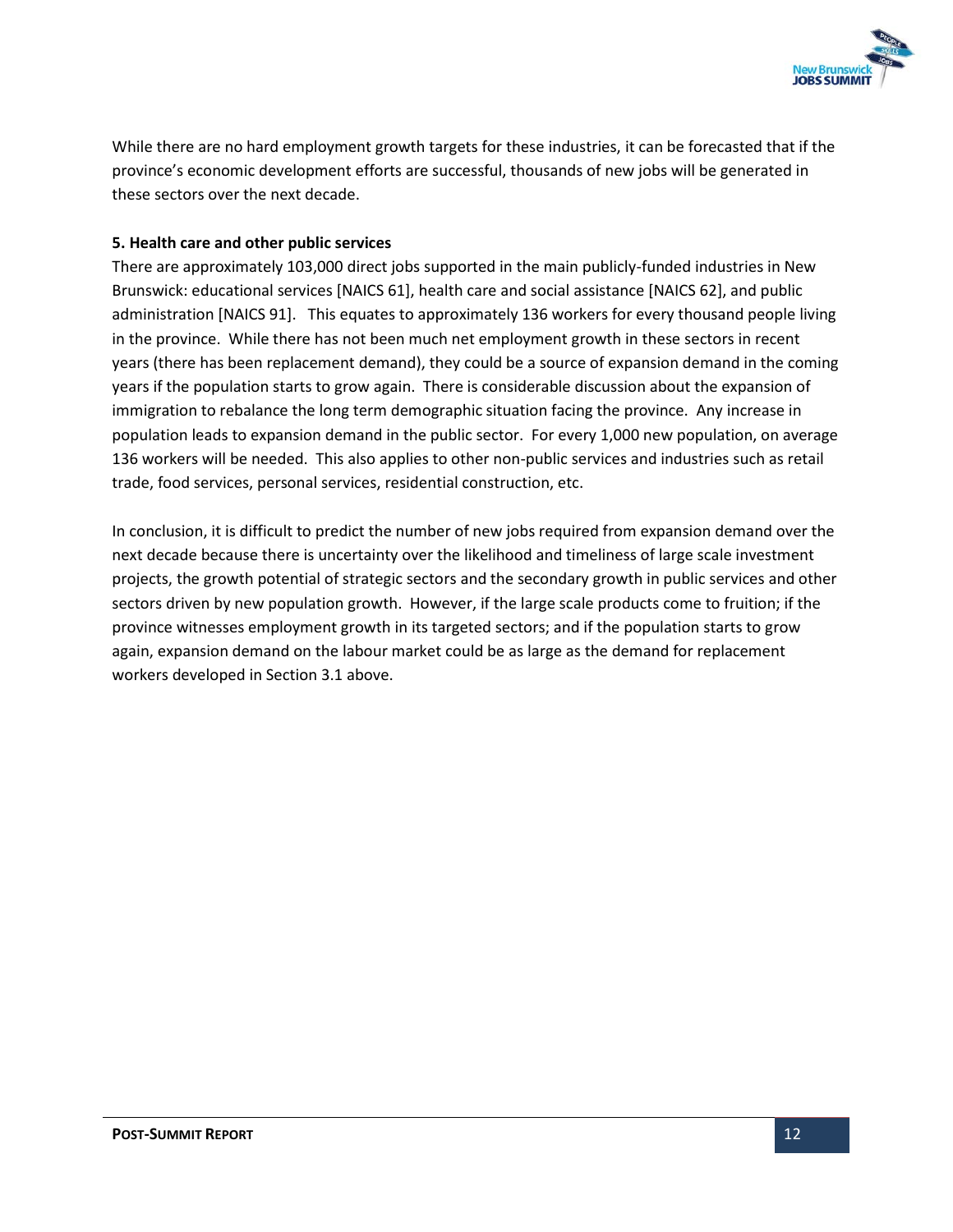

# <span id="page-13-0"></span>**4. Skills: How do we build the talent pipeline?**

If we need roughly 40,000 new workers to support replacement demand in the labour market and potentially tens of thousands to fill the needs from expansion demand, where will these workers come from? The Jobs Summit provided some insight into this question.

#### <span id="page-13-1"></span>**4.1 The role of post-secondary education and training institutions**

The People and Skills panel discussion and the roundtable discussions confirmed the critical role of the post-secondary education system as well as training institutions around the province to ensure any new labour market demand can be filled.

In the People and Skills panel discussion, Carole Daley from the New Brunswick Community College said we need to do a *better job of monitoring labour market needs*. She recommended annual employer surveys to understand industry needs. The colleges want to ensure what they are teaching is what is needed by industry.

A number of the roundtables discussed the *importance of better coordination* of post-secondary education requirements. Do we need an "Asset Map" covering which organizations are developing and delivering training?

Many of the conversations centered on the need for *much more experiential learning*. Co-op programming at the universities, community colleges and private colleges should be expanded. Internships should be made available for the small and medium-sized enterprise (SME) segment of the economy. The focus on apprenticeship needs to expand.

The *role of private training* was also a focus of several roundtable discussions. It was felt by some these institutions play a valuable role providing niche programming and expanding the geographic and sectoral scope of post-secondary training.

There was also some discussion of the need to *take college and university level training to the people* – rather than forcing people to centralized campuses. This could be through online learning or through instruction in smaller communities across the province.

#### <span id="page-13-2"></span>**4.2 The role of government**

There was considerable discussion about the role of government. The provincial government spends a sizeable portion of its budget on education and training and plays a key role. It is not the only stakeholder – individuals and businesses also need to take more responsibility – but it is a key player because of the amount of taxpayer dollars invested. There are a few key highlights listed here and more implied throughout the other sections of the report.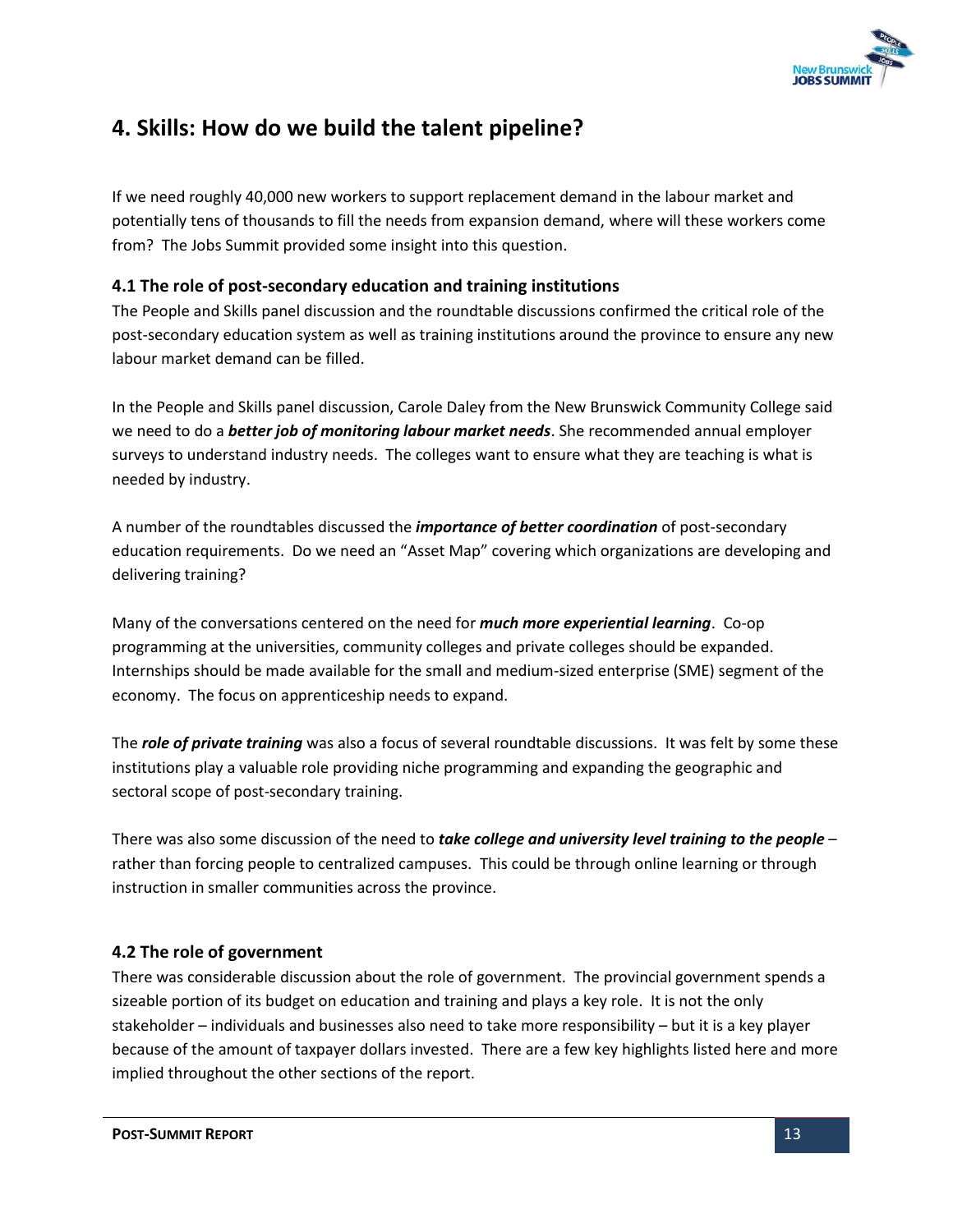

- Gather, analyze and disseminate good quality labour market information. No individual employer or individual has the ability to mount a good LMI program. That is best done by government with the support of industry, educational institutions, etc. Most roundtables agreed much more should be done in this area.
- Support new, lower risk ways of matching potential employees with employers (such as work terms, apprenticeships, cooperative education, etc.). This is particularly important when it comes to smaller and medium-sized businesses. The government is the principal funder of the education and training system. It has some say over what training gets offered and how it is implemented. Therefore, the government should encourage the post-secondary education system to implement far more cooperative education programming.
- Support better use of online training across the province.
- Place a greater focus on apprenticeships. One group suggested we could learn more from other provinces on the use of apprenticeships.
- Fight the "war on illiteracy". New Brunswick has the second lowest level of adult literacy among the 10 provinces in Canada. A key role for government should be to tackle this issue with the same intensity as any major social or health challenge.

#### <span id="page-14-0"></span>**4.3 Finding workers for skilled jobs**

For skilled trades jobs, a deliberate approach needs to be undertaken. It usually takes a number of years for a person to become a certified trades person. This workforce tends to be mobile by nature but if New Brunswick doesn't have its share of these workers they will come here from elsewhere and send their employment income back home. More work has to be done on supporting apprentices. Retiring tradespersons should be brought in as mentors for young tradespersons. Several groups suggested that trades-related training should be brought back in a more significant way to the high school curriculum.

For most skilled jobs, employers have a responsibility of investing in new employees. Some employers say they are reluctant to invest in training as the employee may then leave and take those skills elsewhere. That is a risk they will have to start taking. Many employers will have to become more competitive with salaries for post-secondary graduates.

A number of roundtables concluded that immigrants are also part of the solution to fill the needs of the skilled workforce. A significant number of highly skilled immigrants come to Canada every year. New Brunswick firms need to see this as a potential source for skilled workers.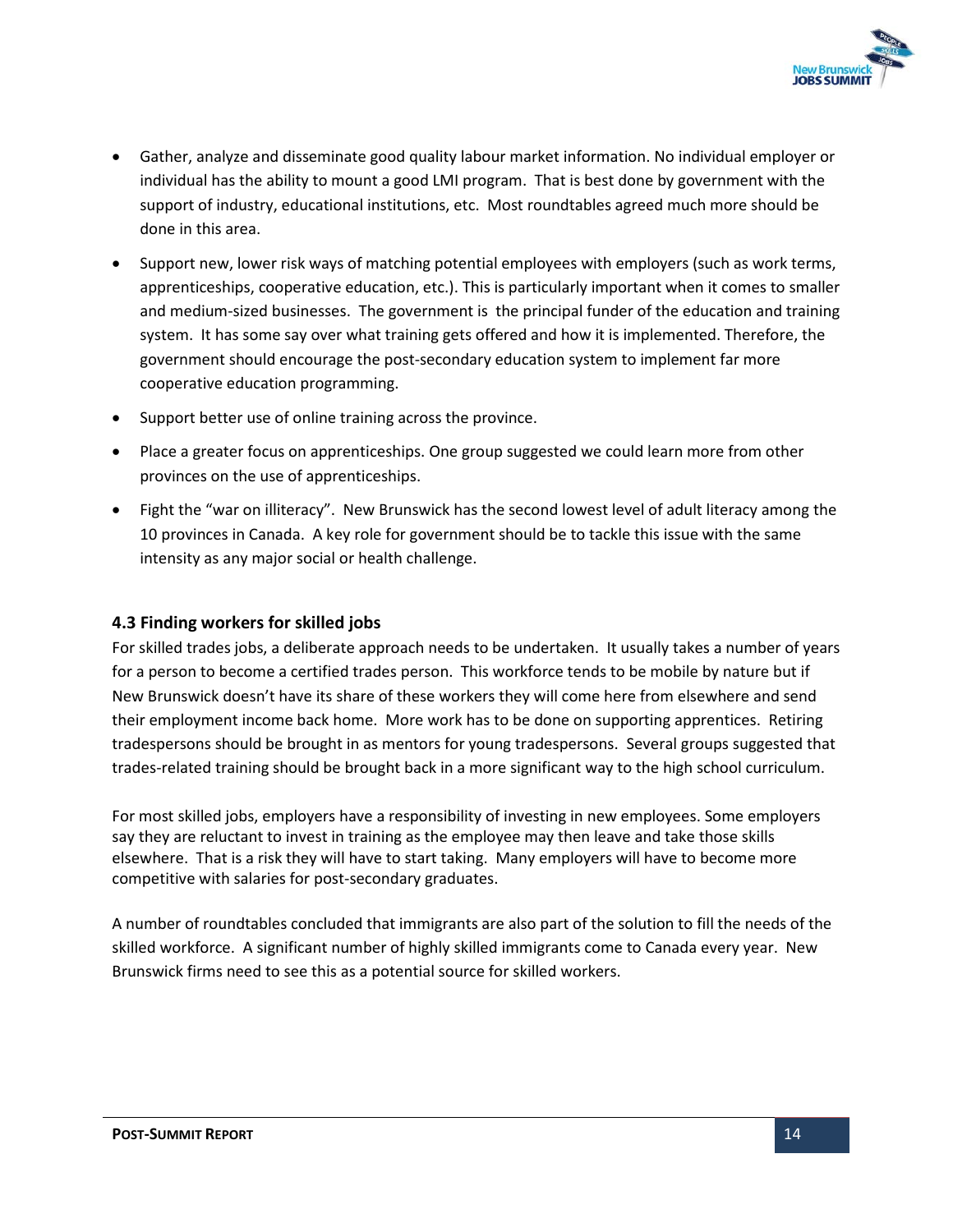

#### <span id="page-15-0"></span>**4.4 Target group: Persons with disabilities**

New Brunswick has the second highest rate of disability in Canada at 17.2 percent of the population and our employment rates and employment participation rates for persons with a disability continue to be below the national average (as referenced in the *New Brunswick Employment Action Plan for Persons with a Disability*, May 2012).

In the People and Skills panel discussion, Krista Carr from the New Brunswick Disability Executives' Network identified a number of additional statistics regarding the level of population living with a disability and the disproportionate number who are unemployed. She also emphasized the significant buying power of persons with disabilities and their significant sphere of influence. Like Mark Wafer, Carr suggested that employing persons with disabilities makes economic sense.

The roundtable discussions also had a lot to say about this potential source of workers for the labour market, including the need to do more to raise awareness among employers – particularly small and medium-sized firms that may be reluctant because of unfounded pre-conceptions. One roundtable recommended a marketing campaign targeted at SMEs with video testimonials (such as Mark Wafer) to debunk many of the myths. A couple of roundtables recommended additional financial support for SMEs to better attach persons with disabilities to the workforce.

More time should be spent helping persons with disabilities identify specific opportunities that are aligned with their skills and would provide them with a rewarding career.

#### <span id="page-15-1"></span>**4.5 Target group: Persons not attached to the labour market**

There are tens of thousands of New Brunswickers that are either not attached to the labour market or that struggle to stay attached to full time and/or year round work. There are over 90,000 adults with less than a high school education who are not in the labour market at all. Of the New Brunswickers who are currently seeking employment, 32 percent have not completed high school. In addition, New Brunswick has one of the highest rates of Employment Insurance usage among the 10 provinces across Canada. In 2011, over 100,000 New Brunswickers received income from the EI program at some point during the year (not including parental leave benefits). Approximately one in four New Brunswickers with wage/salary income collect EI during the year.

At the same time, many New Brunswick employers are expressing frustration as they attempt to find workers – unskilled, semi-skilled and highly skilled. In the Jobs panel, Anne Hébert from the Conseil économique du N.-B. showed survey data that confirmed the number one issue among her group of employers was the challenge of recruiting staff. Many firms have opted to access the Temporary Foreign Worker (TFW) program as they have been unable to attract and retain the workers they need from the local labour market.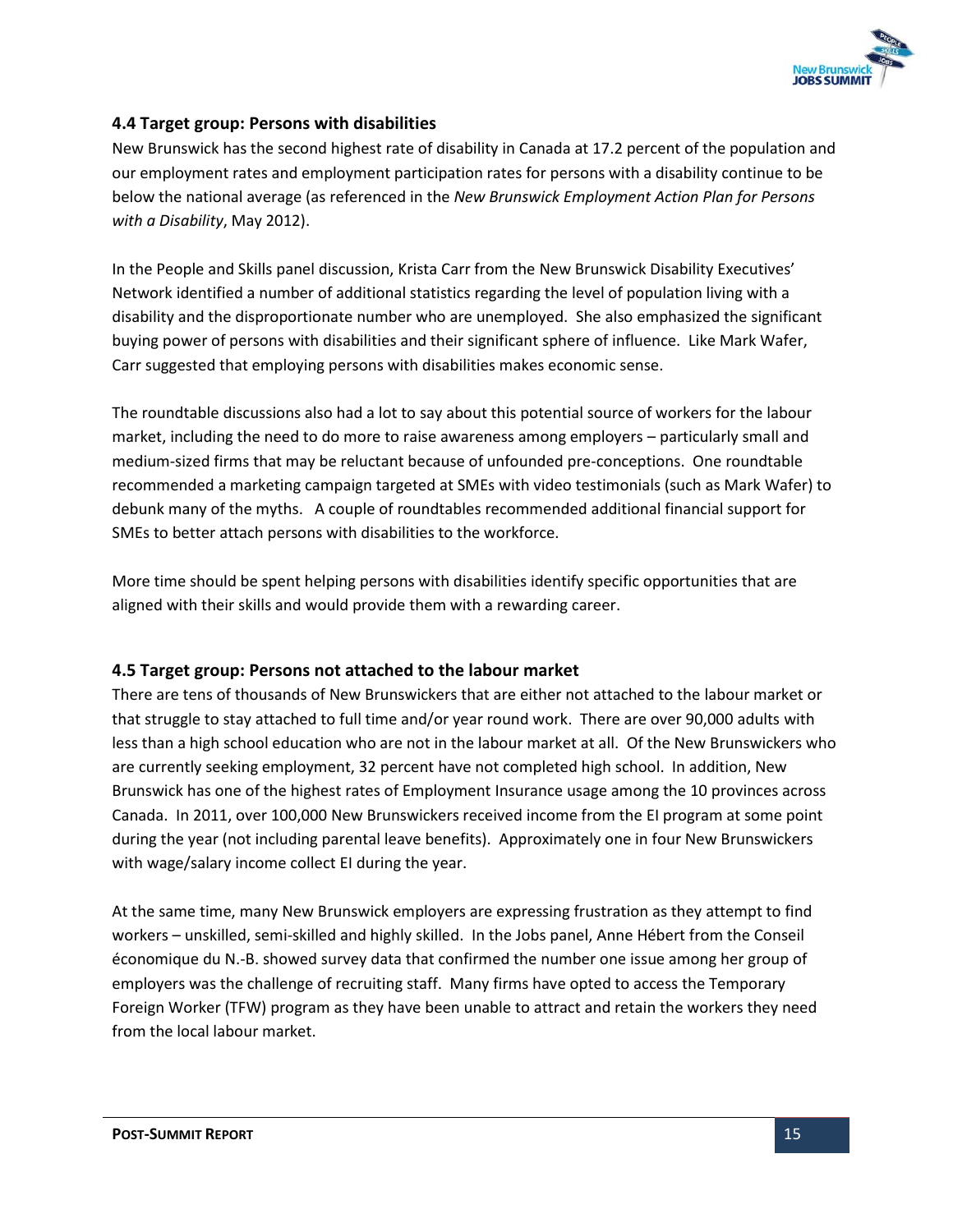

In the People and Skills panel, Jean Claude Basque of the New Brunswick Common Front for Social Justice suggested that an increased minimum wage and a drug plan for those on minimum wage would act as incentives to help more people attach to the labour market. The emphasis needs to be on bringing people out of poverty. He believes another key enabler to getting people into the workforce is to provide support for daycare. When it comes to EI, Basque says we need a culture shift focused on how to engage them into more permanent work. He noted that a number of those who are disabled also access the EI program.

Gender issues were discussed on the panel with a particular focus on working women. However, increasingly the challenge is with men. There are 51,000 adult men in New Brunswick who are either unemployed or not in the labour market and that have less than a high school education.

Also on the People and Skills panel, Kelly Lendsay from the Aboriginal Human Resources Council identified an inclusion continuum and pointed to a significant positive GDP impact from greater workforce inclusion. Regarding First Nations, he continues to see a "great disconnect" between the indigenous workforce and New Brunswick employers. He believes there is significant potential to access this workforce to fill labour market demand but the approach needs to change.

The panel also identified a potential untapped employee group from those who have been in jail and served their time. This group continues to have difficulty entering the workforce.

The roundtable discussions brainstormed a number of potential solutions to the challenge of getting more people attached to the labour market. First, we need to be more deliberate about training for this group of potential workers. Finishing high school, expanding access to workplace essential skills training and other targeted training was discussed. There was considerable discussion about soft skills and the very basic skills; personal hygiene, attendance, pre-employment skills.

Another important point raised in the roundtables was the role of employers in meeting this potential workforce halfway. It was suggested that employers could do more to bring these people into the workforce including setting a lower bar for educational attainment (where appropriate), providing more firm-level training and helping to bring down social barriers. It was felt by some that more experiential and on-the-job training opportunities would be very helpful to support reintegrate people back into the labour market. Employers need to allow more time for some employees to integrate well into the workforce and become productive.

Some of the roundtables promoted the idea of incentives to encourage SMEs to train their workers. This could be tax or grant-based incentives.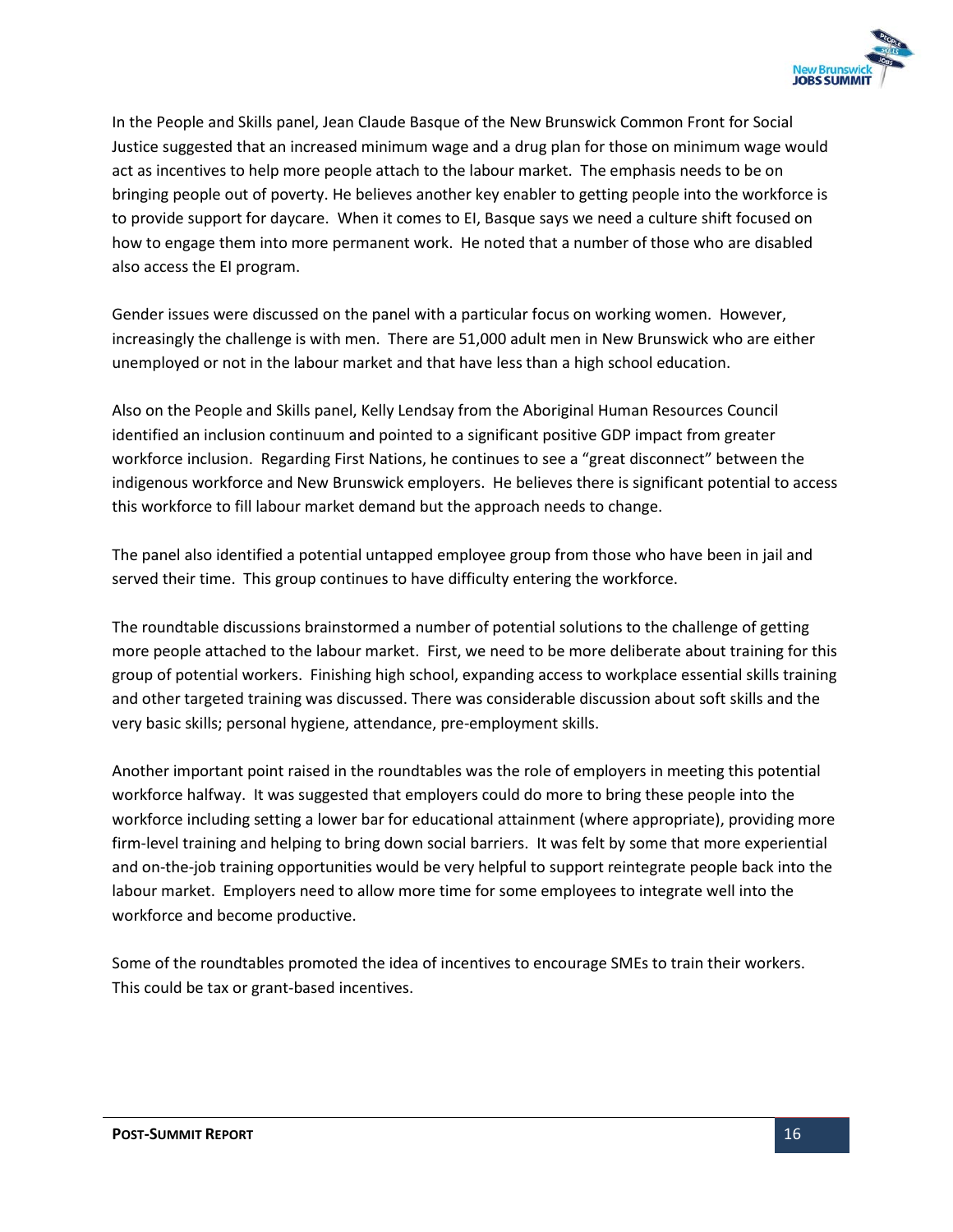

Regarding EI usage and the workforce, it is more a rural and smaller community challenge and it has become somewhat engrained in the culture. Nearly 40 percent of all wage earners in non CMA-CA New Brunswick collected EI at some point during 2011. There was broad agreement that this is a very complicated social challenge. Many of the people accessing the EI program on an annual basis have quite low levels of formal education and literacy. Some suggested a more successful economic development focus in rural areas would push down the level of EI usage. There was recognition that New Brunswick's economy is more seasonal in nature requiring a seasonal workforce (i.e. fishing, forestry, agriculture, certain kinds of manufacturing, tourism). Some suggested we should look more closely at a more mobile seasonal workforce where people work one job for a few months and then another somewhere in the province. Others suggested that more focus should be put on entrepreneurship as a way to break out of the seasonal employment cycle.

Finally, there was considerable discussion about the structural challenges these New Brunswickers face when looking to attach to the labour market. For example, many New Brunswickers are able to tap into their connections to secure employment. Unfortunately, many of those in poverty or with disabilities do not have the same level of connections making movement out of their situation harder. How do we build this network of connections for people who need them? Organizations such as the New Brunswick Association For Community Living and the New Brunswick Disability Executives' Network could assist with these connections for persons with disabilities.

#### <span id="page-17-0"></span>**4.6 Target group: Retention/repatriation of our youth**

New Brunswick continues to have a net outward migration of young people even as the pool of young workers declines. Further exacerbating the challenge, New Brunswick has an unemployment rate among the youngest segment of the workforce (those aged 15-24) of nearly 18 percent (in 2013). Even among those aged 25-29 the unemployment rate is in excess of 11 percent. How do we get more young New Brunswickers engaged in our workforce and can we attract those who have left to fill emerging labour market needs?

On the People and Skills panel, Alec Boudreau from the Fédération des jeunes francophones du N.-B. suggested that youth motivators are different than other generations. Young people expect to change jobs multiple times. They tend to spend more time in post-secondary education – often getting multiple degrees. However, substantial student loan debt becomes a major influence when they are deciding where to locate.

Gerald Richard, from Education and Early Childhood Development, pushed on the importance of working with high school students when they are looking at career choices. Young people need to understand what types of jobs will be available in the province so they can decide what type of education to take. Teachers need better tools to help students understand labour market trends – even at the middle school level. The "Career Cruising" program needs to be broadly used and aligned with future workforce needs in New Brunswick.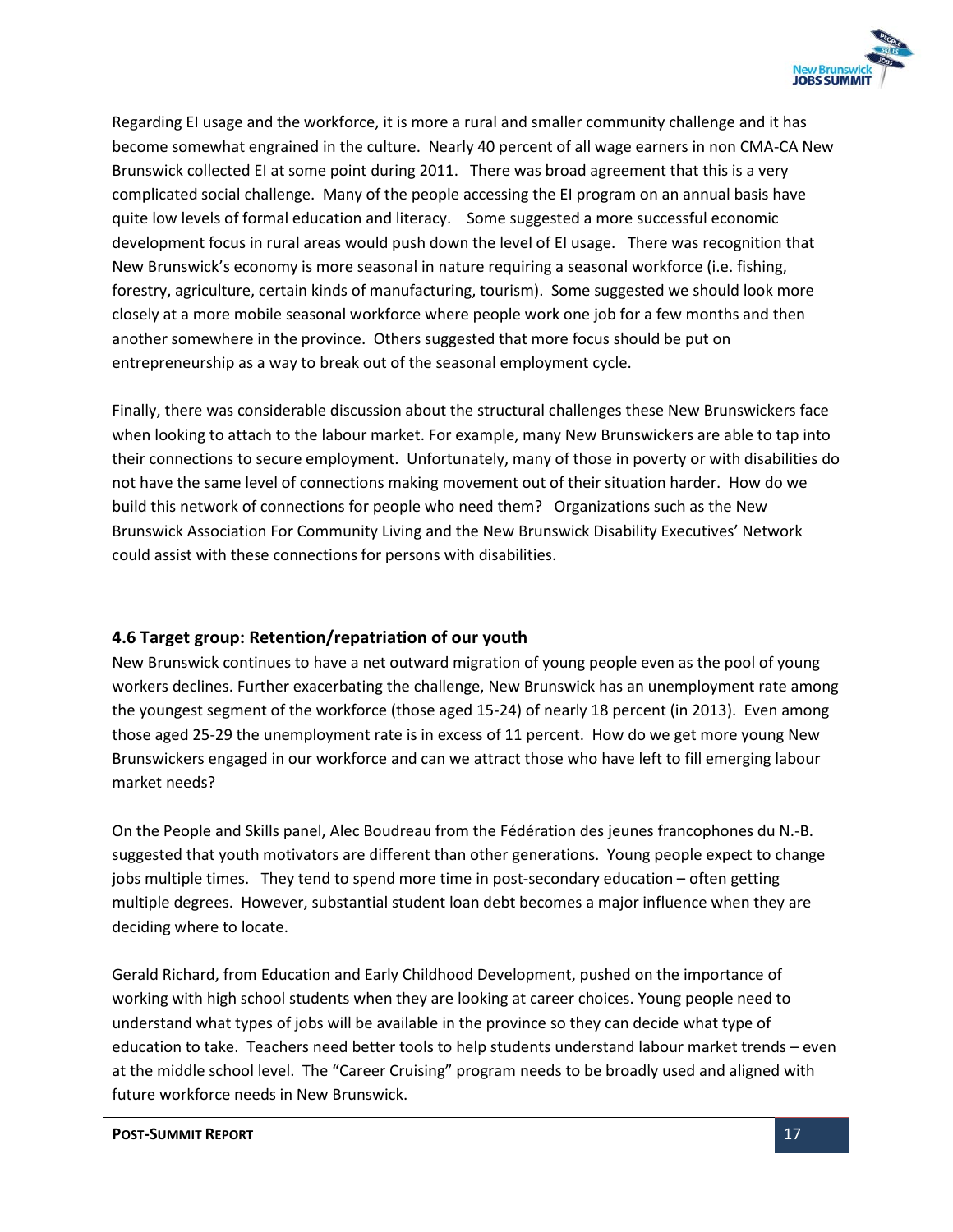

Parents also have a fundamental role in helping their children understand the opportunities and how educational choices can be made to align with these opportunities. Some of the roundtable participants felt that parents are still favouring university when a significant portion of the emerging jobs will be in trades or other jobs requiring college or specific skills.

The roundtable discussions also focused on having 'role models' in the sectors with emerging jobs to help promote those job opportunities. It was felt that many of these jobs are just not on the radar of many young people although the career opportunities and pay scales are highly competitive. More cooperative education, apprenticeship and mentorship programs would be helpful.

On the Jobs Panel, Christina Taylor discussed the New Brunswick Teen Apprenticeship Program and the importance of exposing young people to careers in New Brunswick that they may not have otherwise thought of. In the roundtables, it was felt that more experiential leaning programs (such as the NBTAP) should exist at the high school level, not just in the domain of university or college.

More job fairs, more online tools (such as those proposed for the NBjobs.ca site), more social media – all help with the young workforce.

It was pointed out in some roundtable discussions that young professional workers face different challenges and are more mobile today than ever before. Youth entrepreneurship could be part of the solution particularly among young professionals. New Brunswick has one of the lowest percentages of its young workforce that is self-employed.

#### <span id="page-18-0"></span>**4.7 Target group: Immigrants**

Despite the obvious surplus of potential workers in the current New Brunswick adult population, it was felt by many on the panels and in the roundtable discussions that immigration needs to be an important source of workers for emerging labour market needs. In his presentation, Dr. Haan pointed out that New Brunswick has been attracting more immigrants and there is a two-thirds retention rate. Immigrants tend to have a much lower unemployment rate than other New Brunswickers.

In the roundtable discussions, it was identified that many employers are nervous about accessing the immigrant workforce. More needs to be done to dispel certain stereotypes. Again, with this target group, low risk cooperative work placements and other strategies to transition immigrant students to the workforce should be used.

In general, we need to put more of a focus on multiculturalism. How do we leverage the language and culture of new immigrant groups for economic development?

One roundtable suggested we should use immigration as a way to renew the entrepreneurial base in the province. Our current cohort of business owners is aging and the entrepreneurial rate among young New Brunswickers is among the lowest in the country. Should we be using tax incentives or other tools to entice skilled immigrants to the province?

Mentorship is key but employers need to be involved. Work placement is important as is job shadowing. There should have a centralized bureau of mentors and one-on-one relationships are important.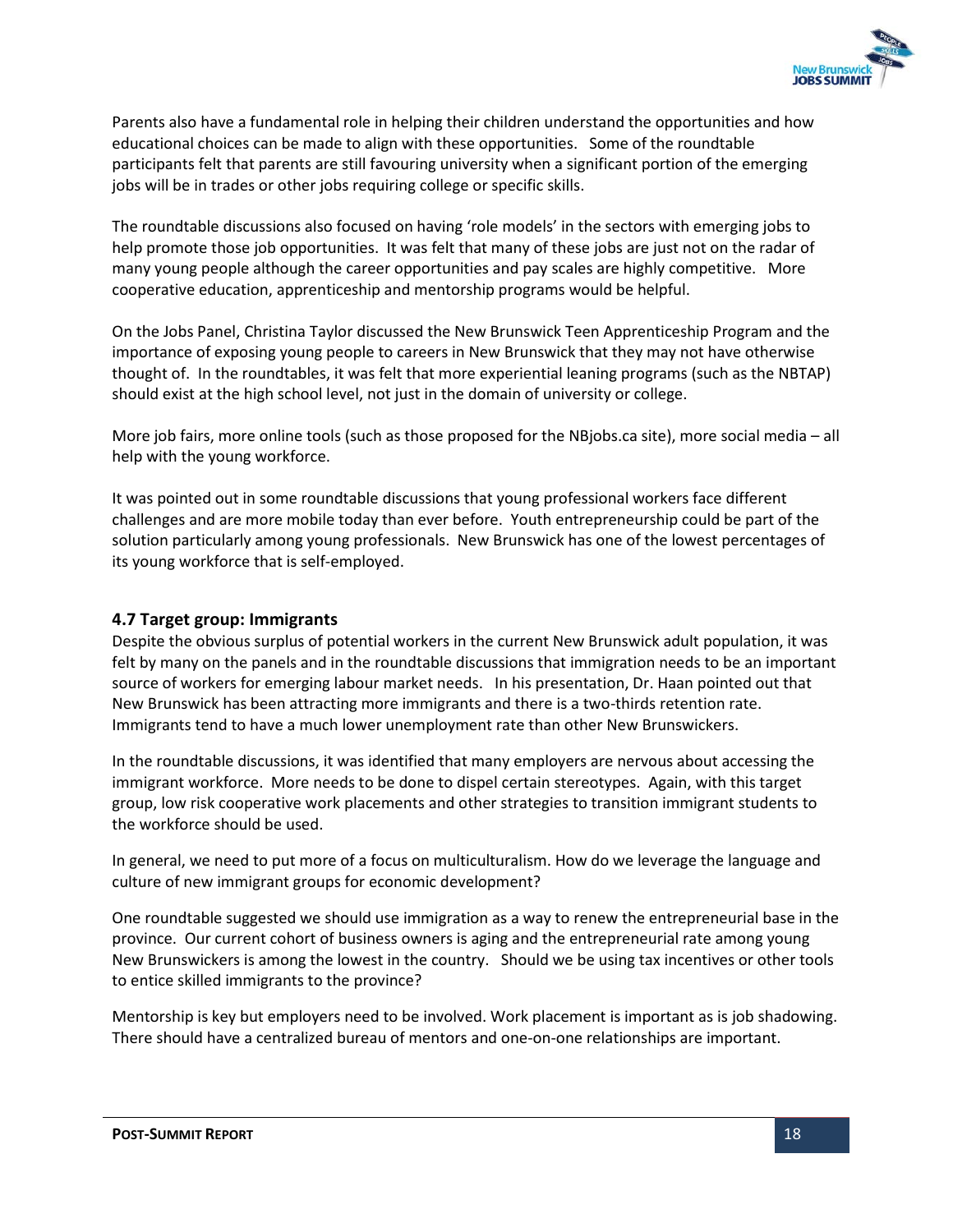

# <span id="page-19-0"></span>**5. People: Connecting people with jobs**

In addition to identifying the potential jobs that will be coming available in New Brunswick over the next decade and discussing how to source workers and address the skills gaps, another key purpose of the Jobs Summit was to discuss how to better connect people with jobs. This is a very important challenge for a number of reasons. For example, because of the historically slack labour market, many New Brunswick employers have not faced difficulties recruiting workers in the past. That is now changing. Now, most New Brunswick firms will have to develop broad recruitment programs to identify and attract the staff they need.

There are a number of tools and strategies to strengthen the information flow between the firms and organizations with jobs and the potential workers for those jobs.

**Better employer promotion of job opportunities** 

As mentioned above, many employers have not had to develop a sophisticated approach to workforce planning, recruitment and retention. Now they will need to. Related government and business groups should do more to help them build best practice recruitment programs.

**Career influencers need access to emerging job opportunities** 

Parents, teachers, guidance counsellors, immigrant settlement agencies and others who interact with people looking to enter the labour market need to have good access to labour market information.

 **Better use of social media to connect young people to job opportunities**  The NBjobs.ca website is a powerful new tool but it should be integrated into social networks such as Facebook and Twitter. Selected job opportunities could be targeted to various segments of the younger population engaged in social media.

#### **Strengthening and broadening networks**

The importance of personal networks was raised in a number of roundtable discussions. The immigrant connector program in Halifax is a good example of how this can be done for the immigrant workforce. Business and community leaders commit to introduce one immigrant to five people in their network. This program has been in place for a number of years and has been recognized as a successful way to bring new immigrants into local network.

#### **Better promotion of the broader sources of potential workers**

Again as mentioned above, many employers either don't know about or have negative preconceptions about the important sources of labour – persons with disabilities, First Nations, etc.

- **Travelling roadshows/open houses around the province**  It was suggested at several roundtables that job fairs and other ways to expose people to job opportunities should be held on a regular basis around New Brunswick.
- **Better use of testimonials and role models in promotional activities**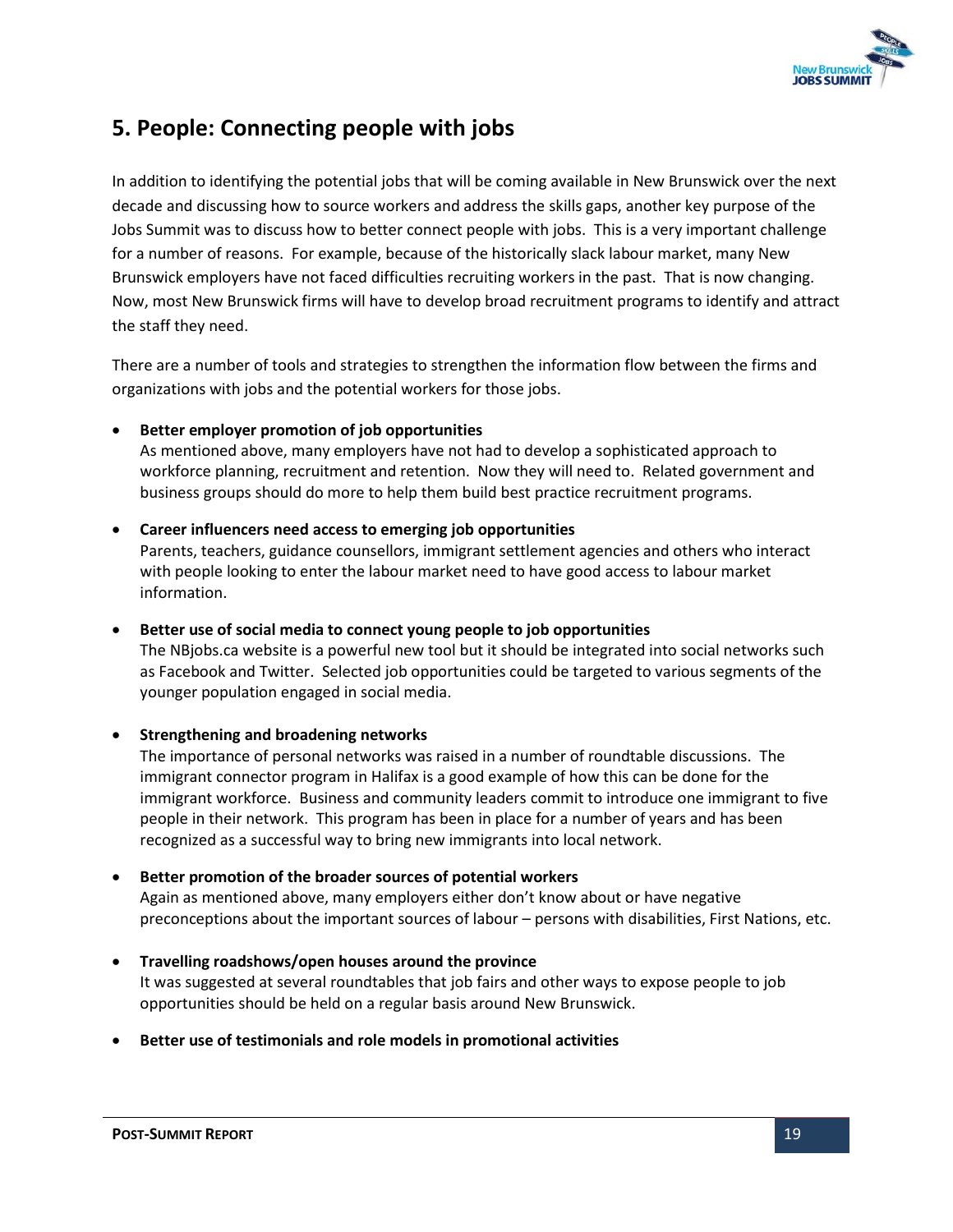

# <span id="page-20-0"></span>**6. The way ahead: Towards a dynamic and responsive labour market**

It is fairly certain there will be tens of thousands of jobs coming available over the next decade either through retirements or from new industry growth. It is not as clear how these jobs will be filled. We have fewer young people coming into the workforce each year even as the need for workers expands and at the same time we still have a net outward migration of young workers. We still have relatively low immigrant numbers compared to the country as a whole. We have tens of thousands of New Brunswickers that do not have the skills to move into the jobs that are coming available.

The main conclusion of the New Brunswick Jobs Summit is that we can and should be able to meet these workforce needs without witnessing the adverse effects of an overheating or an overly slack labour market. Coming out of the discussions at the Jobs Summit, this section provides a list of recommendations for government and its key partners to consider. They are aligned with existing government strategies (where possible) and they provide a high level approach to implementation.

#### <span id="page-20-1"></span>**6.1 Recommendations**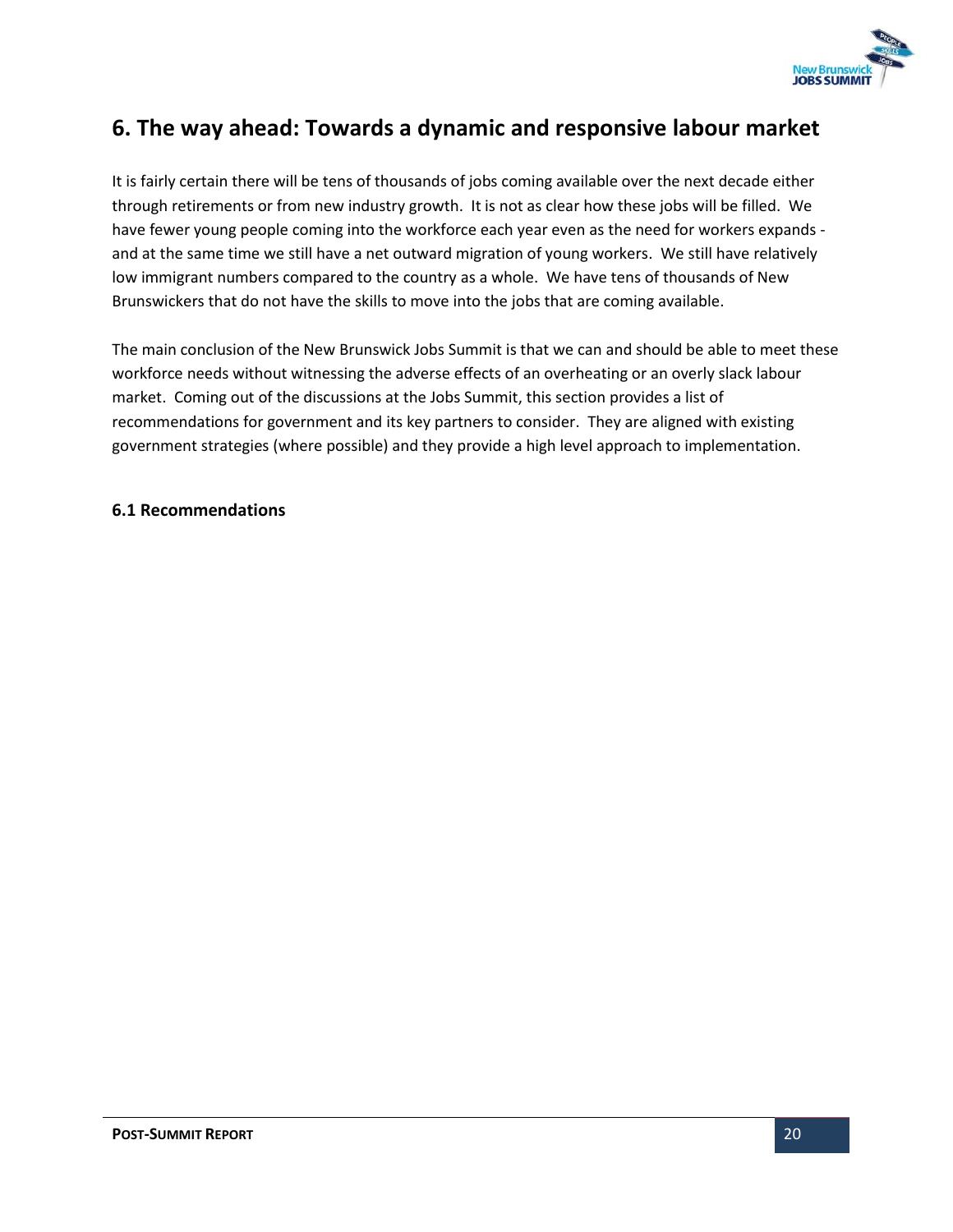

| <b>Recommendation #1:</b>                | Develop a stronger, bottom-up approach to predicting short and longer term labour<br>market needs.                                                                                                                                                                                                                                                                                                                                                                                                                                                                                                                                                                                                                                                                                                                                                                                                                                                                                                                         |
|------------------------------------------|----------------------------------------------------------------------------------------------------------------------------------------------------------------------------------------------------------------------------------------------------------------------------------------------------------------------------------------------------------------------------------------------------------------------------------------------------------------------------------------------------------------------------------------------------------------------------------------------------------------------------------------------------------------------------------------------------------------------------------------------------------------------------------------------------------------------------------------------------------------------------------------------------------------------------------------------------------------------------------------------------------------------------|
| <b>Rationale:</b>                        | Most efforts meant to predict short and longer term labour market needs are based on<br>broad, top-down labour market information sources and trends. During the Summit, J.D.<br>Irving, Limited provided an excellent overview of how the company - across all divisions<br>- collects information on upcoming retirements and new workforce needs and then<br>builds a collective recruitment and training model to fill those needs. The model predicts<br>workforce needs out 3-5 years.                                                                                                                                                                                                                                                                                                                                                                                                                                                                                                                               |
| Alignment with<br>existing GNB strategy: | This recommendation is somewhat aligned with Actions 14-17 of New Brunswick's<br>Labour Force and Skills Development Strategy. However, the focus is on the 'six strategic<br>sectors'. It is clear from Dr. Haan's presentation and other insight from the Jobs Summit<br>that much of the labour force needs in the coming decade will come from industries<br>outside the six targeted sectors.                                                                                                                                                                                                                                                                                                                                                                                                                                                                                                                                                                                                                         |
| Approach:                                | As discussed in the New Brunswick's Labour Force and Skills Development Strategy -<br>intermediaries such as the New Brunswick Business Council, Conseil économique du N.-<br>B., Chambers of Commerce and other industry groups should be used as conduits to<br>reach employers. If the top 200 employers around New Brunswick (including<br>government) were able to predict with a 70%-80% accuracy rate what their replacement<br>workforce needs would be over the next five years - that information could be integrated<br>into training and people attraction efforts. JDI has said it would be willing to share its<br>approach to workforce planning with other employers across the province.<br>A second part of a better LMI system involves better analytics on the available jobs from<br>the new NBjobs.ca website. If the system can better track both the available jobs and<br>the skills of the jobs seekers, this data could be fed into training programming and<br>immigration attraction efforts. |
| Issues/challenges:                       | Small and medium sized organizations do not have the H.R. sophistication of larger<br>organizations and it is harder to predict workforce needs (retirements and through<br>attrition). Are there ways to support SMEs?<br>There is concern that employers will not want to share this type of information with<br>government. A deliberate effort should be undertaken to convince these organizations<br>otherwise. It is in their best interest to take the time to develop and share this<br>information. Issues related to privacy or other sensitive information can be addressed.                                                                                                                                                                                                                                                                                                                                                                                                                                   |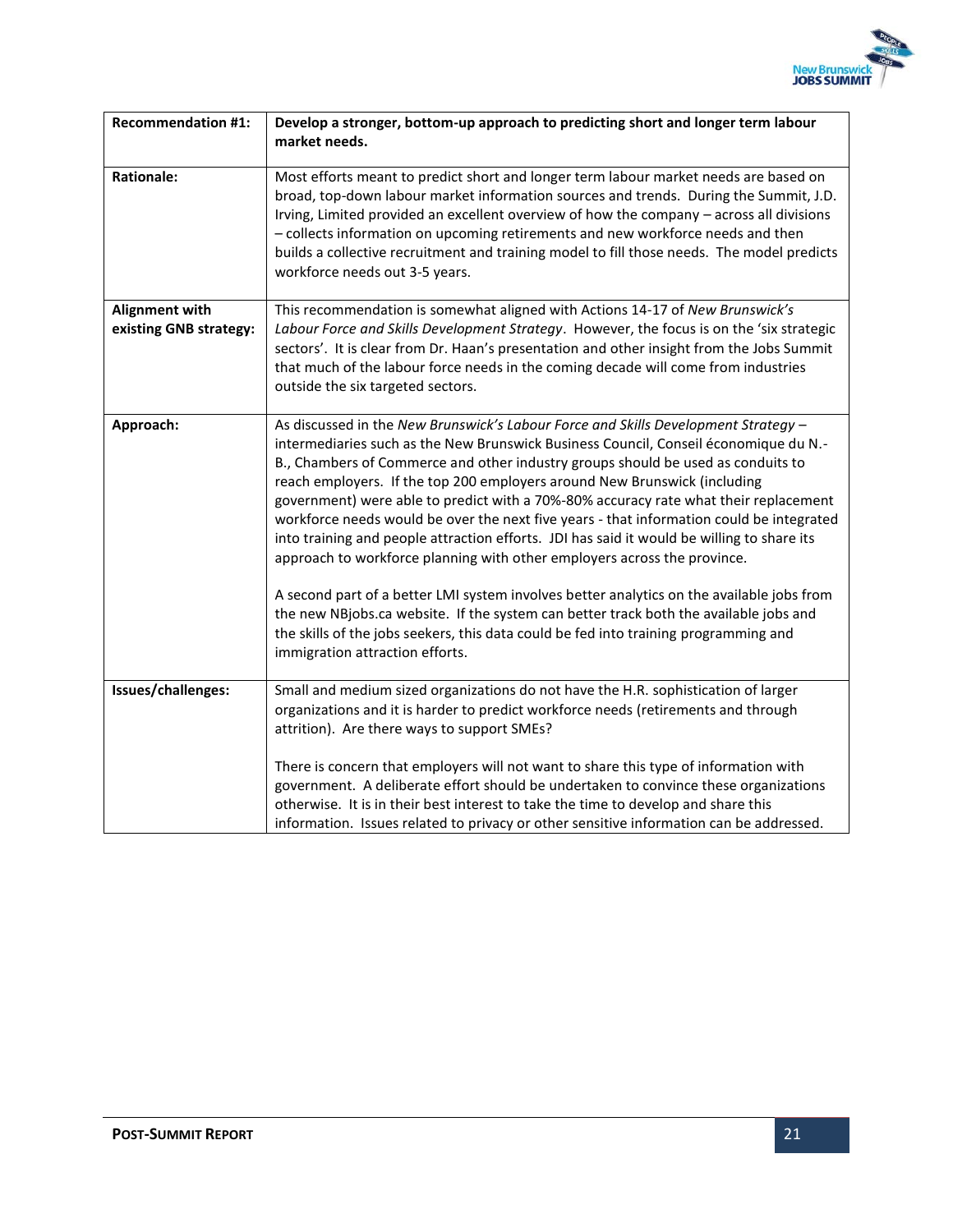

| <b>Recommendation #2:</b>                | Be more deliberate about immigration as an important source of workers for New<br><b>Brunswick industries.</b>                                                                                                                                                                                                                                                                                                                                                                                                                                                                                                                                                                                                                                                                                                                                                                                                                |
|------------------------------------------|-------------------------------------------------------------------------------------------------------------------------------------------------------------------------------------------------------------------------------------------------------------------------------------------------------------------------------------------------------------------------------------------------------------------------------------------------------------------------------------------------------------------------------------------------------------------------------------------------------------------------------------------------------------------------------------------------------------------------------------------------------------------------------------------------------------------------------------------------------------------------------------------------------------------------------|
| <b>Rationale:</b>                        | Immigrants (and TFWs) have been used selectively in New Brunswick to meet workforce<br>needs but there is some reluctance to expand access given the relatively low<br>employment rate among the existing New Brunswick workforce. Significant effort should<br>be undertaken to better attach New Brunswickers to the labour market but immigration<br>should be seen as complementary to this - not substitutionary.                                                                                                                                                                                                                                                                                                                                                                                                                                                                                                        |
| Alignment with<br>existing GNB strategy: | This recommendation is aligned with Strategy #3 of the New Brunswick's Labour Force<br>and Skills Development Strategy.                                                                                                                                                                                                                                                                                                                                                                                                                                                                                                                                                                                                                                                                                                                                                                                                       |
| Approach:                                | The provincial government needs to convince the federal government of this need -<br>particularly as it relates to medium and longer term demographic and population<br>renewal. Implementing Action #37 in the Labour Force and Skills Development Strategy -<br>developing a full list of jobs that are targeted to the potential immigrant workforce -<br>would be a big step forward. Action #34: Government will increase the amount of<br>province-specific information available to people wishing to work in the province through<br>enhancements to the "Working in Canada" website and the New Brunswick Job Bank.<br>There are other action items in the provincial strategy that align with this<br>recommendation (Action #43, etc.). Also, take more deliberate steps to help immigrants<br>integrate into the workforce. This could include a connector program (such as in Halifax),<br>more mentorship, etc. |
| Issues/challenges:                       | Public support for immigration needs to be developed. Recent national media coverage<br>of the negative aspects of the TFW program have not helped.                                                                                                                                                                                                                                                                                                                                                                                                                                                                                                                                                                                                                                                                                                                                                                           |

| <b>Recommendation #3:</b>                       | Set an aggressive target for reducing unemployment among persons with a disability<br>and then develop programming to support hitting the target.                                                                                                                                                                                                                                                                                                                                                                                                                                                                                                   |
|-------------------------------------------------|-----------------------------------------------------------------------------------------------------------------------------------------------------------------------------------------------------------------------------------------------------------------------------------------------------------------------------------------------------------------------------------------------------------------------------------------------------------------------------------------------------------------------------------------------------------------------------------------------------------------------------------------------------|
| <b>Rationale:</b>                               | New Brunswick has the second highest percentage of persons with a disability among the<br>10 provinces in Canada and this group as a very low employment rate (47.6 percent).<br>This is a problem that can and should be addressed. The increase in the number of<br>workforce exits (retirements) and the potential expansion of workforce needs (from<br>industry expansion) should open up the space to address this issue.                                                                                                                                                                                                                     |
| <b>Alignment with</b><br>existing GNB strategy: | Action #29 in the New Brunswick's Labour Force and Skills Development Strategy says<br>"Government is developing an implementation plan that will assist persons with<br>disabilities to transition to employment. Recommendation #7 in the Employment Action<br>Plan for Persons with a Disability says the government will establish "benchmark data on<br>the number of students with a disability currently attending post-secondary institutions<br>and then establish targets for increasing participation rates over the next 5 years". The<br>next step is to focus on supporting these individuals in their efforts to join the workforce. |
| Approach:                                       | Develop a skills inventory (and geographic inventory) of individuals with a disability and<br>map that to available jobs in specific areas throughout the province that are aligned with<br>the skills. Be more deliberate in the encouragement of matching between the employers<br>and the potential employees. Develop a broader marketing campaign (targeted to SMEs)<br>highlighting facts and stories (such as Mark Wafer).                                                                                                                                                                                                                   |
| Issues/challenges:                              | Employer misconceptions need to be addressed.                                                                                                                                                                                                                                                                                                                                                                                                                                                                                                                                                                                                       |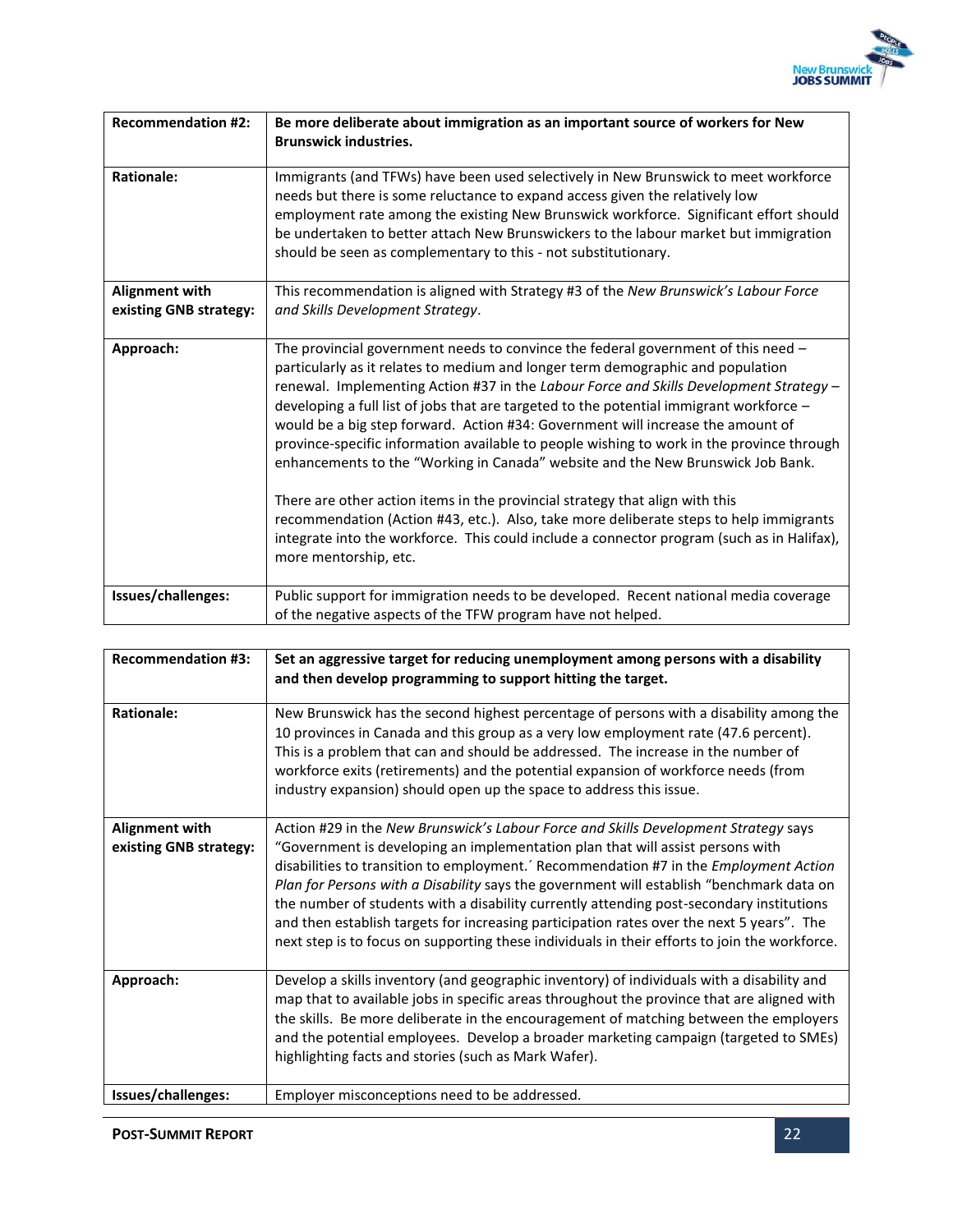

| <b>Recommendation #4:</b>                       | Connecting people with jobs. Significantly expand efforts to promote available and<br>upcoming jobs in New Brunswick.                                                                                                                                                                                                                                                                                                                                                                                                                                                                     |
|-------------------------------------------------|-------------------------------------------------------------------------------------------------------------------------------------------------------------------------------------------------------------------------------------------------------------------------------------------------------------------------------------------------------------------------------------------------------------------------------------------------------------------------------------------------------------------------------------------------------------------------------------------|
| <b>Rationale:</b>                               | There has been a number of initiatives to better link people to jobs such as the new<br>nbjobs.ca website. However, feedback from the Jobs Summit was that much more could<br>and should be done.                                                                                                                                                                                                                                                                                                                                                                                         |
| <b>Alignment with</b><br>existing GNB strategy: | This is aligned with several action items in the New Brunswick's Labour Force and Skills<br>Development Strategy including Action #16: Government will develop a plan to ensure<br>that labour market information is packaged and disseminated in a manner that facilitates<br>access and ease of use, and Action #17: Government will provide access to and promote<br>LMI to high schools, postsecondary education institutions, employers, employees and<br>those looking for work to provide focus on the labour market opportunities and skills<br>requirements within the province. |
| Approach:                                       | Target each influential group: parents, teachers, community leaders, workforce<br>counsellors, etc. and ensure they are accessing high quality LMI information when<br>advising people about current and future job opportunities.                                                                                                                                                                                                                                                                                                                                                        |
| Issues/challenges:                              | In the past, New Brunswick employers haven't needed to do much job marketing<br>activities (compared to places like Alberta). Employers will have to put more effort into<br>recruitment and in estimating future workforce needs.                                                                                                                                                                                                                                                                                                                                                        |

| <b>Recommendation #5:</b>                       | Do a better job of "bringing the work to the people".                                                                                                                                                                                                                                                                                                                                                                                                                                                                                                                                                                                                                                                                                                                                                                                                                                                                                                                         |
|-------------------------------------------------|-------------------------------------------------------------------------------------------------------------------------------------------------------------------------------------------------------------------------------------------------------------------------------------------------------------------------------------------------------------------------------------------------------------------------------------------------------------------------------------------------------------------------------------------------------------------------------------------------------------------------------------------------------------------------------------------------------------------------------------------------------------------------------------------------------------------------------------------------------------------------------------------------------------------------------------------------------------------------------|
| <b>Rationale:</b>                               | Roundtable participants were stumped by the reality of high regional unemployment in<br>New Brunswick. There are communities with unemployment rates of 20+% and others<br>with unemployment rates of less than six percent. Mobility within New Brunswick is one<br>solution but another option - less disruptive to local communities - would be to find<br>ways to "bring work to the people".                                                                                                                                                                                                                                                                                                                                                                                                                                                                                                                                                                             |
| <b>Alignment with</b><br>existing GNB strategy: | n/a                                                                                                                                                                                                                                                                                                                                                                                                                                                                                                                                                                                                                                                                                                                                                                                                                                                                                                                                                                           |
| Approach:                                       | New Brunswick has a relatively small share of its workforce that is employed from home.<br>Although an increasing number of large firms in the urban centres are expanding their<br>virtual workforce, most of these workers are still located inside the urban centres. More<br>could be done to promote home-based professional, administrative and creative<br>occupations as a way to "bring work to the people" to all regions of the province.<br>Fostering growth in the province's non-renewable resources sector is another way to<br>bring work to the people rather than send people to the work. New Brunswick has<br>between 10,000 and 15,000 people who leave the province to work for long stretches of<br>time (Alberta, Saskatchewan, etc.) and then come back to live here for short periods.<br>These migrant workers would be ideal targets to work in new Brunswick's non-<br>renewable resources sector as it would bring them to jobs closer to home. |
| Issues/challenges:                              | Skills and experience mismatch between the folks who need work and the potential jobs<br>that could be structured for home-based work.                                                                                                                                                                                                                                                                                                                                                                                                                                                                                                                                                                                                                                                                                                                                                                                                                                        |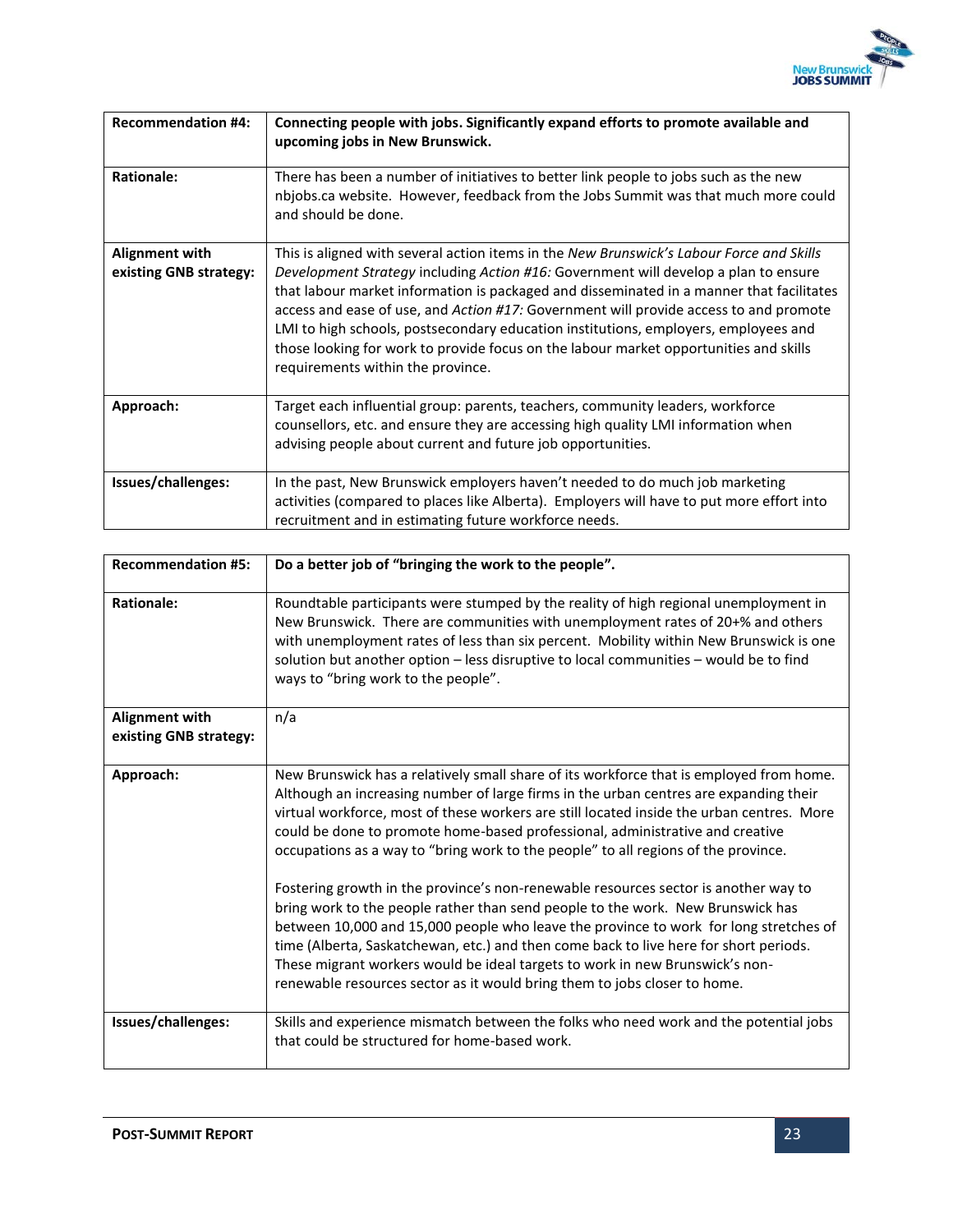

| <b>Recommendation #6:</b>                       | Target job and career opportunities to young New Brunswickers - those here and those<br>who have moved away.                                                                                                                                                                                                                                                                                                                                                                                                                                                                   |
|-------------------------------------------------|--------------------------------------------------------------------------------------------------------------------------------------------------------------------------------------------------------------------------------------------------------------------------------------------------------------------------------------------------------------------------------------------------------------------------------------------------------------------------------------------------------------------------------------------------------------------------------|
| <b>Rationale:</b>                               | New Brunswick continues to face a net outward migration of its young people under the<br>age of 30. There are both short and longer term reasons to target this group. This<br>includes targeting those who have left the province for school or work. Young people<br>who move away and come back to New Brunswick gain valuable insight into business,<br>community and culture elsewhere and bring that knowledge with them back to New<br>Brunswick.<br>In the longer term, New Brunswick needs to rebalance its demographic situation by<br>attracting a young workforce. |
| <b>Alignment with</b><br>existing GNB strategy: | From the New Brunswick's Labour Force and Skills Development Strategy: Action #7:<br>Government will work towards ensuring that all high school students have a transition<br>exit plan prior to graduation; and Action #39: Government will develop a marketing<br>strategy that includes hosting targeted repatriation events to attract both newcomers, as<br>well as Canadian expatriates looking to move to New Brunswick.                                                                                                                                                |
| Approach:                                       | Develop formal and informal networks with expatriate workers - leverage existing<br>$\bullet$<br>family connections.<br>Expand and integrate available jobs and LMI into social media to target the younger<br>٠<br>workforce.<br>Ensure that young people in New Brunswick high schools know the kinds of jobs and<br>$\bullet$<br>careers that will be coming available in the province. Encourage parents to be<br>ambassadors for the province towards their children.                                                                                                     |
| Issues/challenges:                              | We have limited information on those who have moved away. We have a lot of young<br>people who want to leave and "see the world" and that, most people that discussed the<br>issue at the Summit, is not a bad idea. The opportunity should be to attract them back<br>after they build the experience and get exposure elsewhere.                                                                                                                                                                                                                                             |